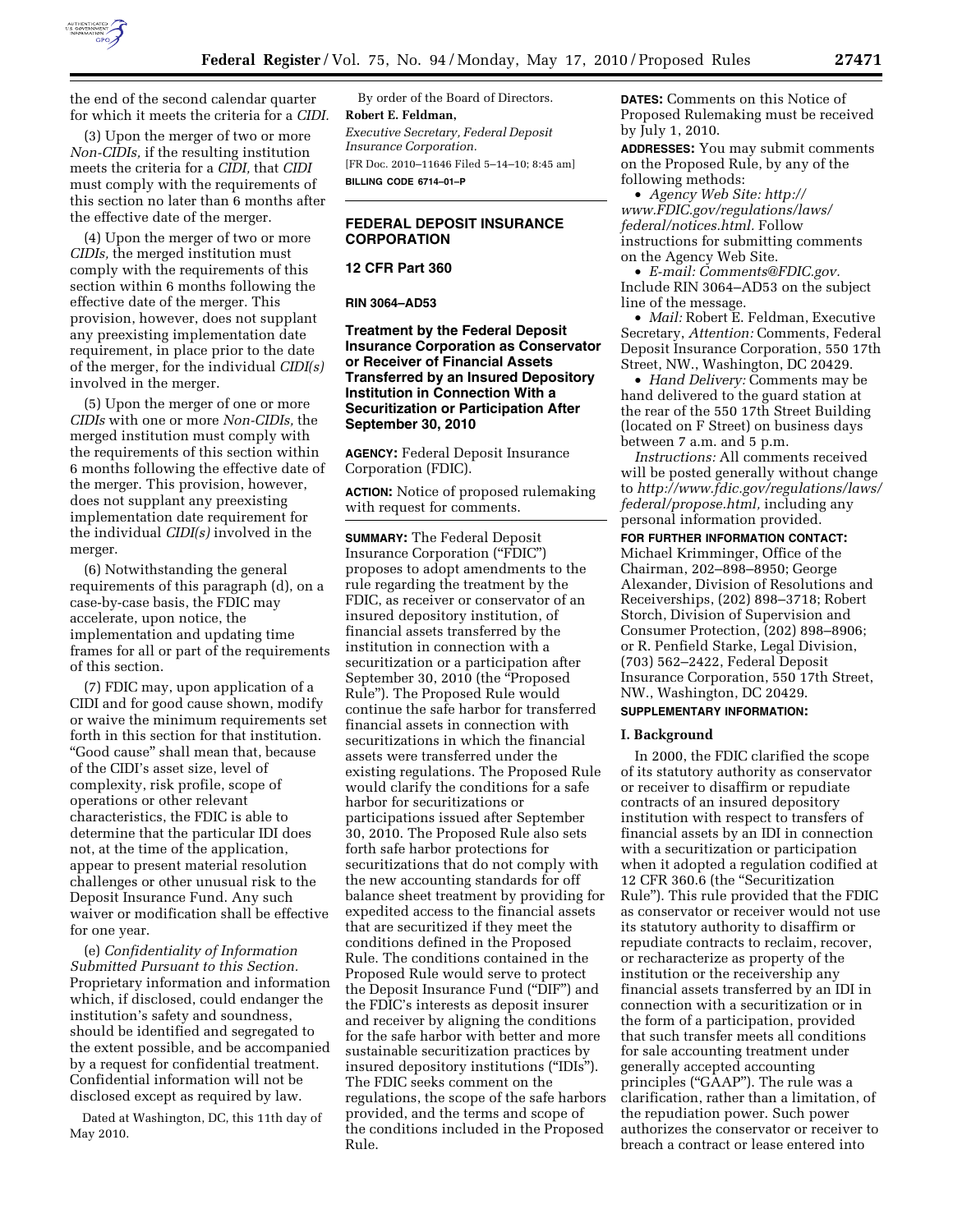by an IDI and be legally excused from further performance, but it is not an avoiding power enabling the conservator or receiver to recover assets that were previously sold and no longer reflected on the books and records on an IDI.

The Securitization Rule provided a "safe harbor" by confirming "legal isolation'' if all other standards for off balance sheet accounting treatment, along with some additional conditions focusing on the enforceability of the transaction, were met by the transfer in connection with a securitization or a participation. Satisfaction of ''legal isolation'' was vital to securitization transactions because of the risk that the pool of financial assets transferred into the securitization trust could be recovered in bankruptcy or in a bank receivership. Generally, to satisfy the legal isolation condition, the transferred financial assets must have been presumptively placed beyond the reach of the transferor, its creditors, a bankruptcy trustee, or in the case of an IDI, the FDIC as conservator or receiver. The Securitization Rule, thus, addressed only purported sales which met the conditions for off balance sheet accounting treatment under GAAP.

Since its adoption, the Securitization Rule has been relied on by securitization participants, including rating agencies, as assurance that investors could look to securitized financial assets for payment without concern that the financial assets would be interfered with by the FDIC as conservator or receiver. Recently, the implementation of new accounting rules has created uncertainty for securitization participants.

## *Modifications to GAAP Accounting Standards*

On June 12, 2009, the Financial Accounting Standards Board (''FASB'') finalized modifications to GAAP through Statement of Financial Accounting Standards No. 166, *Accounting for Transfers of Financial Assets, an Amendment of FASB Statement No. 140* ("FAS 166") and Statement of Financial Accounting Standards No. 167, *Amendments to FASB Interpretation No. 46(R)* ("FAS 167'') (the ''2009 GAAP Modifications''). The 2009 GAAP Modifications are effective for annual financial statement reporting periods that begin after November 15, 2009. The 2009 GAAP Modifications made changes that affect whether a special purpose entity ("SPE") must be consolidated for financial reporting purposes, thereby subjecting many SPEs to GAAP consolidation requirements. These accounting changes

may require an IDI to consolidate an issuing entity to which financial assets have been transferred for securitization on to its balance sheet for financial reporting purposes primarily because an affiliate of the IDI retains control over the financial assets.<sup>1</sup> Given the 2009 GAAP Modifications, legal and accounting treatment of a transaction may no longer be aligned. As a result, the safe harbor provision of the Securitization Rule may not apply to a transfer in connection with a securitization that does not qualify for off balance sheet treatment.

FAS 166 also affects the treatment of participations issued by an IDI, in that it defines participating interests as paripassu pro-rata interests in financial assets, and subjects the sale of a participation interest to the same conditions as the sale of financial assets. Statement FAS 166 provides that transfers of participation interests that do not qualify for sale treatment will be viewed as secured borrowings. While the GAAP modifications have some effect on participations, most participations are likely to continue to meet the conditions for sale accounting treatment under GAAP.

## *FDI Act Changes*

In 2005, Congress enacted  $11(e)(13)(C)^2$  of the Federal Deposit Insurance Act (the "FDI Act")<sup>3</sup>. In relevant part, this paragraph provides that generally no person may exercise any right or power to terminate, accelerate, or declare a default under a contract to which the IDI is a party, or obtain possession of or exercise control over any property of the IDI, or affect any contractual rights of the IDI, without the consent of the conservator or receiver, as appropriate, during the 45-day period beginning on the date of the appointment of the conservator or the 90-day period beginning on the date of the appointment of the receiver. If a securitization is treated as a secured borrowing, section 11(e)(13)(C) could prevent the investors from recovering monies due to them for up to 90 days. Consequently, securitized assets that remain property of the IDI (but subject to a security interest) would be subject to the stay, raising concerns that any

2 12 U.S.C. 1821(e)(13)(C).

attempt by securitization noteholders to exercise remedies with respect to the IDI's assets would be delayed. During the stay, interest and principal on the securitized debt could remain unpaid. The FDIC has been advised that this 90 day delay would cause substantial downgrades in the ratings provided on existing securitizations and could prevent planned securitizations for multiple asset classes, such as credit cards, automobile loans, and other credits, from being brought to market.

#### *Analysis*

The FDIC believes that several of the issues of concern for securitization participants regarding the impact of the 2009 GAAP Modifications on the eligibility of transfers of financial assets for safe harbor protection can be addressed by clarifying the position of the conservator or receiver under established law. Under Section 11(e)(12) of the FDI Act,<sup>4</sup> the conservator or receiver cannot use its statutory power to repudiate or disaffirm contracts to avoid a legally enforceable and perfected security interest in transferred financial assets. This provision applies whether or not the securitization meets the conditions for sale accounting. The Proposed Rule would clarify that prior to any monetary default or repudiation, the FDIC as conservator or receiver would consent to the making of required payments of principal and interest and other amounts due on the securitized obligations during the statutory stay period. In addition, if the FDIC decides to repudiate the securitization transaction, the payment of repudiation damages in an amount equal to the par value of the outstanding obligations on the date of receivership will discharge the lien on the securitization assets. This clarification in paragraphs (d)(4) and (e) of the Proposed Rule addresses certain questions that have been raised about the scope of the stay codified in Section 11(e)(13)(C).

An FDIC receiver generally makes a determination of what constitutes property of an IDI based on the books and records of the failed IDI. If a securitization is reflected on the books and records of an IDI for accounting purposes, the FDIC would evaluate all facts and circumstances existing at the time of receivership to determine whether a transaction is a sale under applicable state law or a secured loan. Given the 2009 GAAP Modifications, there may be circumstances in which a sale transaction will continue to be reflected on the books and records of the IDI because the IDI or one of its affiliates

<sup>1</sup>Of particular note, Paragraph 26A of FAS 166 introduces a new concept that was not in FAS 140, as follows: "\* \* \* the transferor must first consider whether the transferee would be consolidated by the transferor. Therefore, if all other provisions of this Statement are met with respect to a particular transfer, and the transferee would be consolidated by the transferor, then the transferred financial assets would not be treated as having been sold in the financial statements being presented.''

<sup>3</sup> 12 U.S.C. 1811 *et. seq.* 4 12 U.S.C. 1821(e)(12).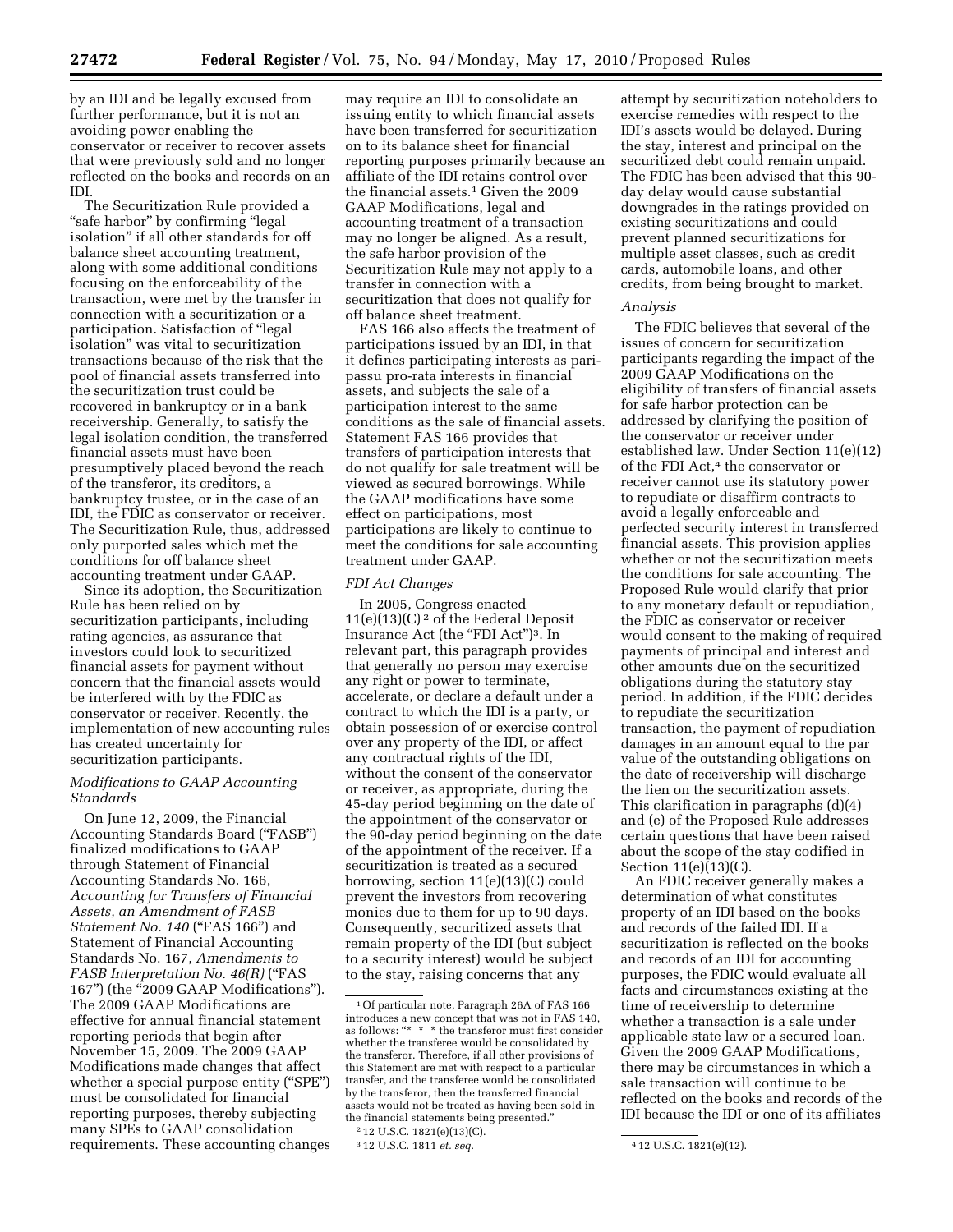continues to exercise control over the assets either directly or indirectly. The Proposed Rule would provide comfort that conforming securitizations which do not qualify for off balance sheet treatment would have access to the assets in a timely manner irrespective of whether a transaction is viewed as a legal sale.

If a transfer of financial assets by an IDI to an issuing entity in connection with a securitization is not characterized as a sale, the securitized assets would be viewed as subject to a perfected security interest. This is significant because the FDIC as conservator or receiver is prohibited by statute from avoiding a legally enforceable or perfected security interest, except where such an interest is taken in contemplation of insolvency or with the intent to hinder, delay, or defraud the institution or the creditors of such institution.5 Consequently, the ability of the FDIC as conservator or receiver to reach financial assets transferred by an IDI to an issuing entity in connection with a securitization, if such transfer is characterized as a transfer for security, is limited by the combination of the status of the entity as a secured party with a perfected security interest in the transferred assets and the statutory provision that prohibits the conservator or receiver from avoiding a legally enforceable or perfected security interest.

Thus, for securitizations that are consolidated on the books of an IDI, the Proposed Rule would provide a meaningful safe harbor irrespective of the legal characterization of the transfer. There are two situations in which consent to expedited access to transferred assets would be given—(i) monetary default under a securitization by the FDIC as conservator or receiver or (ii) repudiation of the securitization agreements by the FDIC. The Proposed Rule provides that in the event the FDIC is in monetary default under the securitization documents and the default continues for a period of ten (10) business days after written notice to the FDIC, the FDIC will be deemed to consent pursuant to Section  $(11)(e)(13)(C)$  to the exercise of contractual rights under the documents on account of such monetary default, and such consent shall constitute satisfaction in full of obligations of the IDI and the FDIC as conservator or receiver to the holders of the securitization obligations.

The Proposed Rule also provides that in the event the FDIC repudiates the securitization asset transfer agreement,

the FDIC shall have the right to discharge the lien on the financial assets included in the securitization by paying damages in an amount equal to the par value of the obligations in the securitization on the date of the appointment of the FDIC as conservator or receiver, less any principal payments made to the date of repudiation. If such damages are not paid within ten (10) business days of repudiation, the FDIC will be deemed to consent pursuant to Section (11)(e)(13)(C) to the exercise of contractual rights under the securitization agreements.

The Proposed Rule would also confirm that, if the transfer of the assets is viewed as a sale for accounting purposes (and thus the assets are not reflected on the books of an IDI), the FDIC as receiver would not reclaim, recover, or recharacterize as property of the institution or the receivership assets of a securitization through repudiation or otherwise, but only if the transactions comply with the requirements set forth in paragraphs (b) and (c) of the Proposed Rule. The treatment of off balance sheet transfers of the Proposed Rule is consistent with the prior safe harbor under the Securitization Rule.

Pursuant to 12 U.S.C. 1821(e)(13)(C), no person may exercise any right or power to terminate, accelerate, or declare a default under a contract to which the IDI is a party, or to obtain possession of or exercise control over any property of the IDI, or affect any contractual rights of the IDI, without the consent of the conservator or receiver, as appropriate, during the 45-day period beginning on the date of the appointment of the conservator or the 90-day period beginning on the date of the appointment of the receiver. In order to address concerns that the statutory stay could delay repayment of investors in a securitization or delay a secured party from exercising its rights with respect to securitized financial assets, the Proposed Rule provides for the consent by the conservator or receiver, subject to certain conditions, to the continued making of required payments under the securitization documents and continued servicing of the assets, as well as the ability to exercise self-help remedies after a payment default by the FDIC or the repudiation of a securitization asset transfer agreement during the stay period of 12 U.S.C. 1821(e)(13)(C).

The FDIC recognizes that, as a practical matter, the scope of the comfort that would be provided by the Proposed Rule is more limited than that provided in the Securitization Rule. However, the FDIC believes that the proposed requirements are necessary to

support sustainable securitization. The safe harbor is not exclusive, and it does not address any transactions that fall outside the scope of the safe harbor or that fail to comply with one or more safe harbor conditions. The FDIC believes that its safe harbor should promote responsible financial asset underwriting and increase transparency in the market.

## *Previous Rulemakings*

On November 12, 2009, the FDIC issued an Interim Final Rule amending 12 CFR 360.6, Treatment by the Federal Deposit Insurance Corporation as Conservator or Receiver of Financial Assets Transferred by an Insured Depository Institution in Connection With a Securitization or Participation, to provide for safe harbor treatment for participations and securitizations until March 31, 2010, which was further amended on March 11, 2010, by a Final Rule extending the safe harbor until September 30, 2010 (as so amended, the ''Transition Rule''). Under the Transition Rule, all existing securitizations as well as those for which transfers were made or, for revolving trusts, for which obligations were issued prior to September 30, 2010, were permanently ''grandfathered'' so long as they complied with the pre-existing § 360.6.

At its December 15, 2009 meeting, the Board adopted an Advance Notice of Proposed Rulemaking (''ANPR'') that sought public comment on the scope of amendments to Section 360.6, as well as the requirements for the application of the safe harbor. The ANPR and the public comments received are discussed below in Sections III and IV.

The 2009 GAAP Modifications affect the way securitizations are viewed by the rating agencies and whether they can achieve ratings that are based solely on the credit quality of the financial assets, independent from the rating of the IDI. Rating agencies are concerned with several issues, including the ability of a securitization transaction to pay timely principal and interest in the event the FDIC is appointed receiver or conservator of the IDI. Rating agencies are also concerned with the ability of the FDIC to repudiate the securitization obligations and pay damages that may be less than the full principal amount of such obligations and interest accrued thereon. Moody's, Standard & Poor's, and Fitch have expressed the view that because of the 2009 GAAP Modifications and the extent of the FDIC's rights and powers as conservator or receiver, bank securitization transactions would have to be linked to the rating of the IDI and are unlikely to receive "AAA" ratings if the bank is rated below "A". This view is based in

<sup>5</sup> 12 U.S.C. 1821(e)(12).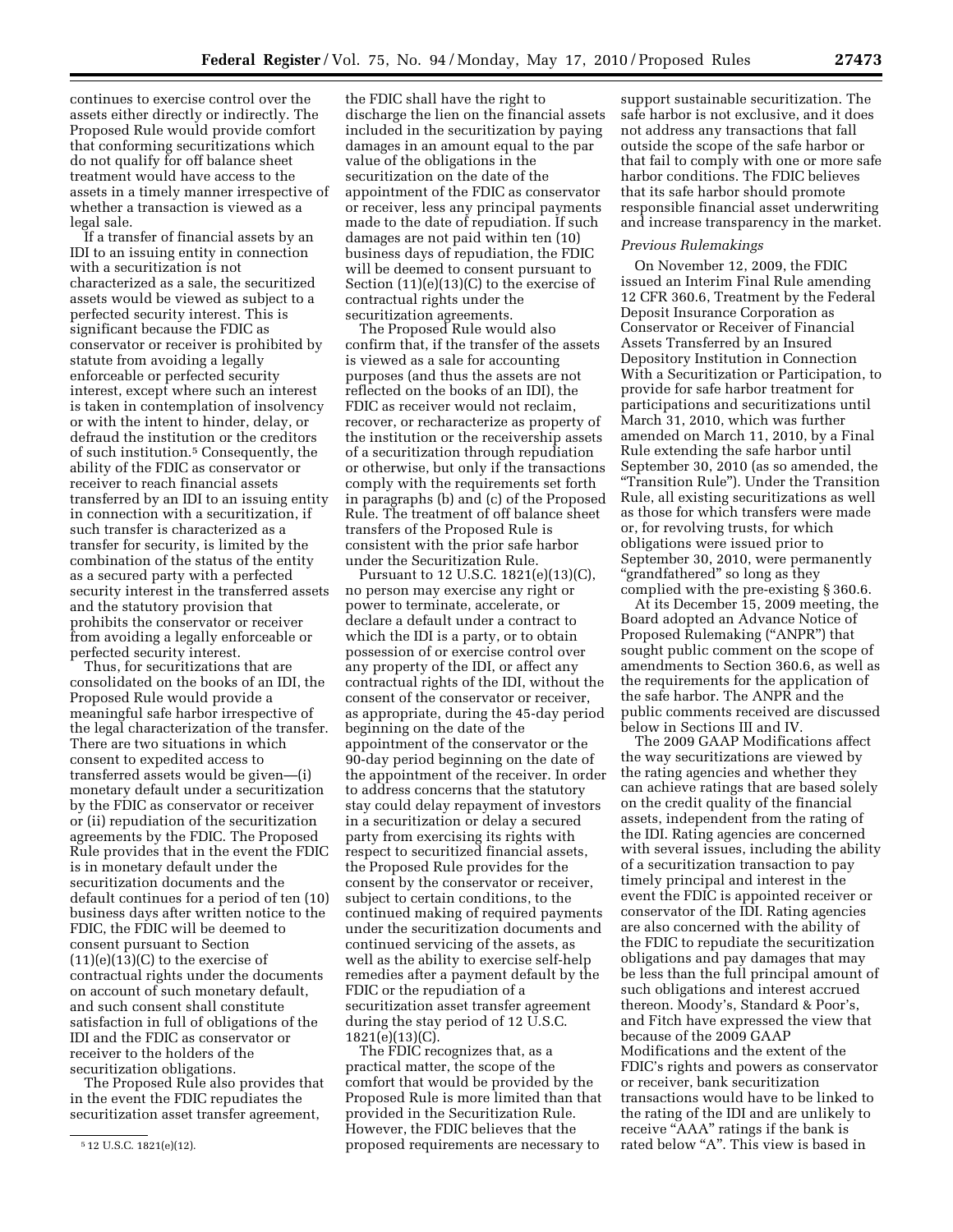part on the ratings agencies' assessment of the delay involved in receipt of amounts due with respect to securitization obligations and the amount of repudiation damages payable under the FDI Act. Securitization practitioners have asked the FDIC to provide assurances regarding the position of the conservator or receiver as to the treatment of both existing and future securitization transactions to enable securitizations to be structured in a manner that enables them to achieve de-linked ratings.

## *Purpose of the Proposed Rule*

The FDIC, as deposit insurer and receiver for failed IDIs, has a unique responsibility and interest in ensuring that residential mortgage loans and other financial assets originated by IDIs are originated for long-term sustainability. The supervisory interest in origination of quality loans and other financial assets is shared with other bank and thrift supervisors. Nevertheless, the FDIC's responsibilities to protect insured depositors and resolve failed insured banks and thrifts and its responsibility to the DIF require that when the FDIC provides a safe harbor consenting to special relief from the application of its receivership powers, it must do so in a manner that fulfills these responsibilities.

The evident defects in many subprime and other mortgages originated and sold into securitizations requires attention by the FDIC to fulfill its responsibilities as deposit insurer and receiver in addition to its role as a supervisor. The defects and misalignment of incentives in the securitization process for residential mortgages were a significant contributor to the erosion of underwriting standards throughout the mortgage finance system. While many of the troubled mortgages were originated by non-bank lenders, insured banks and thrifts also made many troubled loans as underwriting standards declined under the competitive pressures created by the returns achieved by lenders and service providers through the "originate to distribute'' model.

Defects in the incentives provided by securitization through immediate gains on sale for transfers into securitization vehicles and fee income directly led to material adverse consequences for insured banks and thrifts. Among these consequences were increased repurchase demands under representations and warranties contained in securitization agreements, losses on purchased mortgage and assetbacked securities, severe declines in financial asset values and in mortgageand asset-backed security values due to

spreading market uncertainty about the value of structured finance investments, and impairments in overall financial prospects due to the accelerated decline in housing values and overall economic activity. These consequences, and the overall economic conditions, directly led to the failures of many IDIs and to significant losses to the DIF. In this context, it would be imprudent for the FDIC to provide consent or other clarification of its application of its receivership powers without imposing requirements designed to realign the incentives in the securitization process to avoid these devastating effects.

The FDIC's adoption of 12 CFR 360.6 in 2000 provided clarification of ''legal isolation'' and facilitated legal and accounting analyses that supported securitization. In view of the accounting changes and the effects they have upon the application of the Securitization Rule, it is crucial that the FDIC provide clarification of the application of its receivership powers in a way that reduces the risks to the DIF by better aligning the incentives in securitization to support sustainable lending and structured finance transactions.

The Proposed Rule is fully consistent with the position of the FDIC in the Final Covered Bond Policy Statement of July 15, 2008. In that Policy Statement, the FDIC Board of Directors acted to clarify how the FDIC would treat covered bonds in the case of a conservatorship or receivership with the express goal of thereby facilitating the development of the U.S. covered bond market. As noted in that Policy Statement, it served to ''define the circumstances and the specific covered bond transactions for which the FDIC will grant consent to expedited access to pledged covered bond collateral.'' The Policy Statement further specifically referenced the FDIC's goal of promoting development of the covered bond market, while protecting the DIF and prudently applying its powers as conservator or receiver.6

The Proposed Rule is also consistent with the amendments to Regulation AB proposed by the Securities and Exchange Commission (''SEC'') on April 7, 2010 (as so proposed to be amended, ''New Regulation AB''). The proposed amendments represent a significant overhaul of Regulation AB and related rules governing the offering process, disclosure requirements and ongoing reporting requirements for securitizations. New Regulation AB would establish extensive new requirements for both SEC registered

publicly offered securitization and many private placements, including disclosure of standardized financial asset level information, enhanced investor cash flow modeling tools and on-going information reporting requirements. In addition New Regulation AB requires certain certifications to the quality of the financial asset pool, retention by the sponsor or an affiliate of a portion of the securitization securities and third party reports on compliance with the sponsor's obligation to repurchase assets for breach of representations and warranties as a precondition to an issuer's ability to use a shelf registration. The disclosure and retention requirements of New Regulation AB are consistent with and support the approach of the Proposed Rule.

To ensure that IDIs are sponsoring securitizations in a responsible and sustainable manner, the Proposed Rule would impose certain conditions on all securitizations and additional conditions on securitizations that include residential mortgages (''RMBS''), including those that qualify as true sales, as a prerequisite for the FDIC to grant consent to the exercise of the rights and powers listed in 12 U.S.C.  $1821(e)(13)(C)$  with respect to such financial assets. To qualify for the safe harbor provision of the Proposed Rule, the conditions must be satisfied for any securitization (i) for which transfers of financial assets were made on or after September 30, 2010 or (ii) for revolving trusts, for which obligations were issued on or after September 30, 2010.

The FDIC believes that the transitional period until September 30, 2010, that is currently provided for in the Transitional Rule is sufficient to allow sponsors and other participants in securitizations to restructure transactions to comply with the new accounting requirements, and to properly structure transactions which meet the conditions of the Proposed Rules, when final. However, the FDIC is requesting public comment on the adequacy of the transitional period under the Transitional Rule for potential changes to securitizations to comply with the Proposed Rule.

## **II. The ANPR**

On January 7, 2010, the FDIC published its Advance Notice of Proposed Rulemaking Regarding Treatment by the FDIC as Conservator or Receiver of Financial Assets Transferred by an IDI in Connection with a Securitization or Participation After March 31, 2010 in the **Federal Register**. 75 FR 935 (Jan. 7, 2010). The ANPR

<sup>6</sup>FDIC Covered Bond Policy Statement, 73 FR 43754 *et seq.* (July 28, 2008)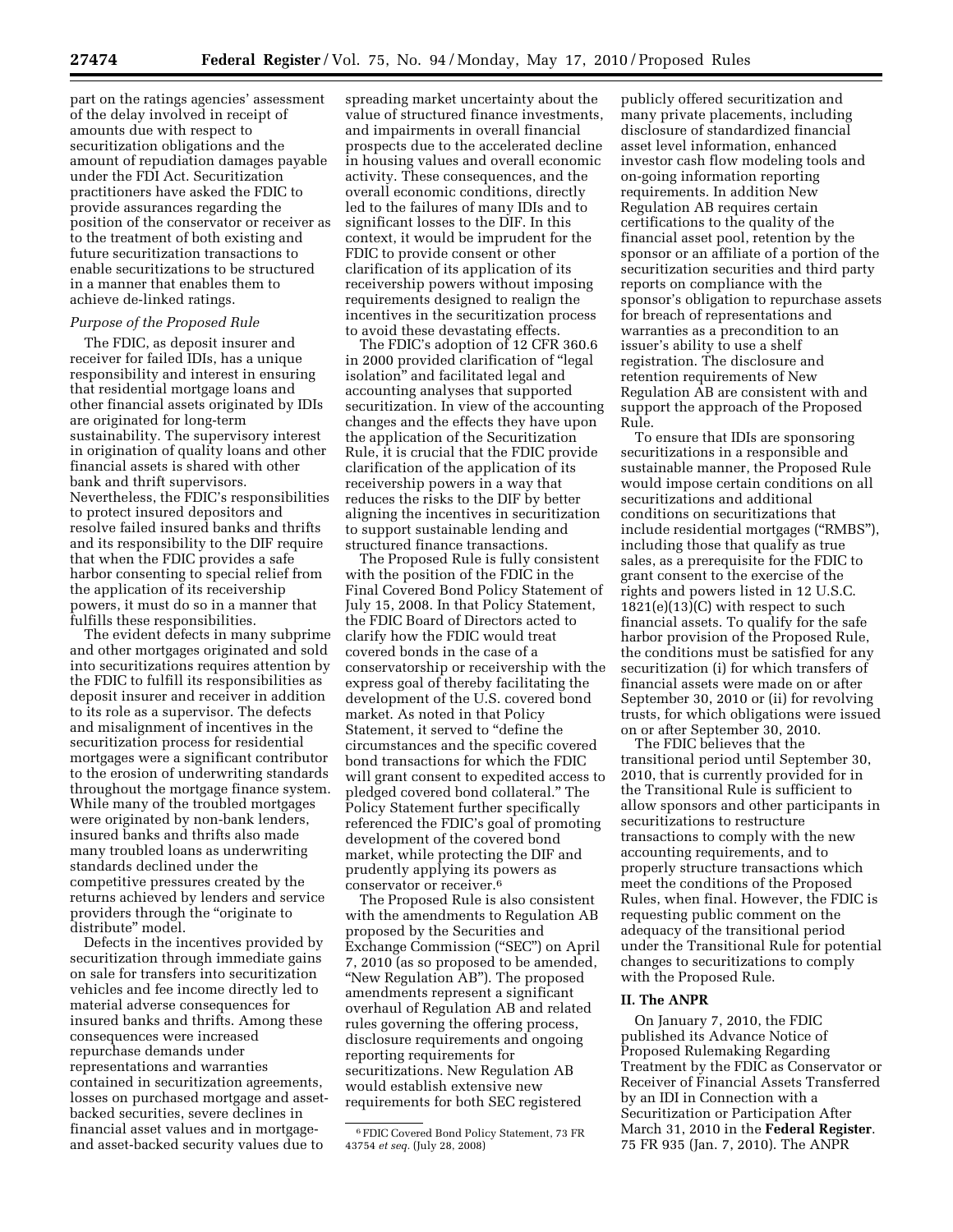solicited public comment for 45 days relating to proposed amendments to the Securitization Rule regarding the treatment by the FDIC, as receiver or conservator of an IDI, of financial assets transferred by an IDI in connection with a securitization or participation transaction.

The ANPR set forth specific questions as to which comments were sought and, in addition, in order to provide a basis for consideration of the questions, the ANPR included a draft of sample regulatory text (the "Sample Text"). The questions posed by the ANPR were grouped under the following general categories:

A. *Capital Structure and Financial Assets.* These questions included whether there should be limitations on the capital structures of securitizations that are eligible for safe harbor treatment, including whether the number of tranches should be limited and whether external credit support should be prohibited or limited.

B. *Disclosure.* These questions included whether disclosures for private placements should be required to include the types of information and level of specificity applicable to public securitizations and inquiries as to the degree of disclosure and periodic reports that should be required, as well as whether broker, rating agency and other fees should be disclosed.

C. *Documentation and Record Keeping.* These questions included whether securitization documentation should be required to include certain provisions relating to actions by servicers, such as requiring servicers to act for the benefit of all investors and commence loss mitigation within a specified time period, and whether there should be limits on the ability of servicers to make advances.

D. *Compensation.* These questions included whether a portion of RMBS fees should be deferred and paid out over a number of years based on the performance of the financial assets and whether compensation to servicers should be required to take into account services provided and include incentives for servicing and loss mitigation actions that maximize the value of financial assets.

E. *Origination and Risk Retention.*  These questions included whether sponsors should be required to retain an economic interest in the credit risk of the financial assets, and whether a requirement that mortgage loans included in RMBS be originated more than twelve (12) months before being transferred for a securitization would be an effective way to align incentives to promote sound lending or, alternatively, whether a one (1) year hold back of proceeds due to the sponsor to fund repurchase requirements after a review of representations and warranties would better fulfill the goal of such alignment.

In addition, the ANPR included questions relating to the adequacy of the scope of the safe harbor provisions, the effect of the change in accounting rules on participation transactions and certain other general questions.

#### **III. Summary of Comments**

The FDIC received 36 comment letters on the questions posed by the ANPR and on provisions of the Sample Text, and held one teleconference with interested parties at which details of the ANPR were discussed. The letters included comments from trade associations, banks, law firms, rating agencies, consumer advocates and investors, among others.

Institutional investors and consumer advocates supported many of the proposed changes as responsive to the issues demonstrated in the current crisis by the prior model of securitization. Certain institutional investors commented specifically on the need for greater disclosures of loan level data and emphasized the value of disclosures and strong representations and warranties as important in allowing investors to understand and limit the ongoing risks in a securitization. Consumer advocate and investor comments also included support for risk retention and greater clarity in servicing responsibilities.

A number of banks, law firms and industry trade organizations opposed the new conditions set forth in paragraph (b) of the Proposed Rule for a variety of reasons. Their comments in opposition to the conditions included disagreement that such requirements would serve to promote more long-term sustainability for loans and other financial assets originated by IDIs, and objections that the conditions would impose additional costs on IDIs and competitively disadvantage IDIs in relation to non-regulated securitization sponsors. Several commenters stated that the FDIC should not unilaterally adopt new conditions, and some urged the FDIC to act only on an interagency basis or following final Congressional action.

These comments reflect a misunderstanding of the purpose of the conditions. The conditions are designed to provide greater clarity and transparency to allow a better ongoing evaluation of the quality of lending by banks and reduce the risks to the DIF from the opaque securitization structures and the poorly underwritten

loans that led to the onset of the financial crisis. In addition, these comments fail to recognize that securitization as a viable liquidity tool in mortgage finance will not return without greater transparency and clarity because investors have experienced the difficulties provided by the existing model of securitization. However, greater transparency is not solely for investors but will serve to more closely tie the origination of loans to their longterm performance by requiring disclosure of that performance. Moreover, many of the conditions are supported by New Regulation AB and are reflected in proposed financial services legislation.

Several commenters also objected to inclusion of certain conditions, especially ongoing requirements or subjective criteria, because they would make it more difficult for persons analyzing a securitization to conclude at the outset of the securitization whether the conditions to the safe harbor have been satisfied. Some commenters asserted that, as a result, it would be difficult for the rating agencies to delink the rating of a securitization from the rating of the sponsor. While the FDIC is not persuaded that rating agencies, which normally evaluate qualitative information, would not evaluate compliance with certain subjective criteria, the Proposed Rule has been drafted to tie disclosure and various other requirements to the contractual terms of the securitization. This should enable both rating agencies and investors to assess whether a transaction meets the conditions in the Proposed Rule.

Comment letters also requested that the FDIC confirm that the safe harbor is not exclusive and, thus, that the failure of a securitization transaction to satisfy one or more safe harbor conditions would not make the financial assets transferred to a special purpose issuing entity subject to reclamation by a receiver. Commenters also requested that the FDIC confirm its agreement with the legal principle that the power to repudiate a contract is not a power to avoid asset transfers. As indicated above, the FDIC does not view the safe harbor as exclusive, but cannot provide comfort as to transactions that are not eligible for the safe harbor. The FDIC also recognizes that the power to repudiate a contract is not a power to recover assets that were previously sold and are no longer reflected on the books and records of an IDI.

Several commenters stated that the new accounting treatment of assets transferred as part of a securitization should not be determinative of the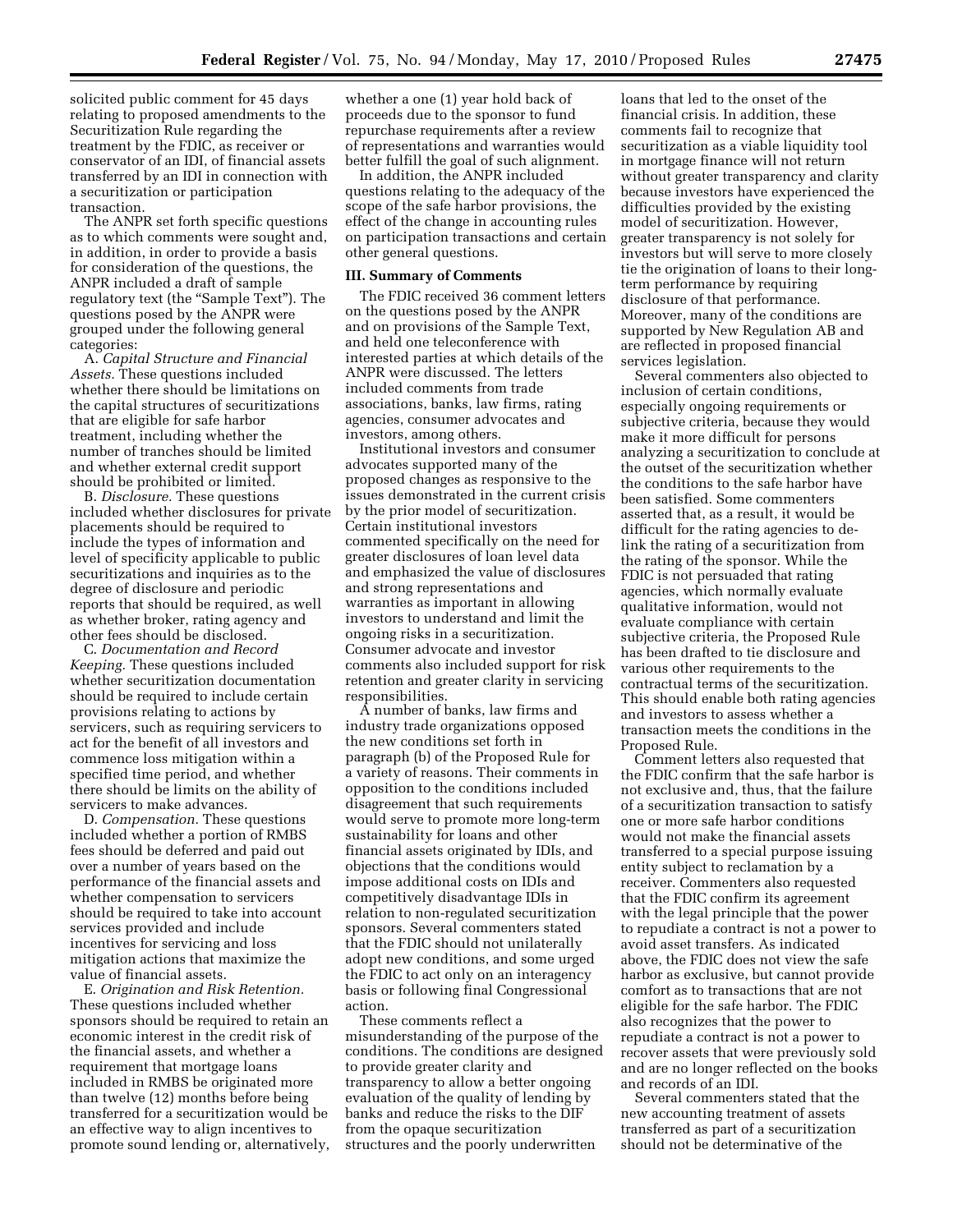FDIC's treatment of such assets in an insolvency of a bank sponsor and that the Proposed Rule should focus instead on a legal analysis in determining whether a transfer of assets should be treated as a sale. Several commenters also objected to the proposal in the ANPR to treat as secured borrowings transfers that did not satisfy the requirements for sale accounting treatment. This position is not consistent with precedent. The Securitization Rule as adopted in 2000, as well as the FDIC's longstanding evaluation of assets potentially subject to receivership powers, has addressed only the treatment of those assets by looking to their treatment under applicable accounting rules. This was explicitly stated in the Securitization Rule. In formulating the revised safe harbor, it is appropriate for the FDIC to consider whether assets are treated under GAAP as part of the IDI's balance sheet when making the determination of how to treat assets in a conservatorship or receivership.

The objections to a safe harbor based on a secured borrowing analysis are misplaced. Such safe harbor provides a high degree of certainty for securitization transfers that do not meet the requirements for off balance sheet treatment under the 2009 GAAP Modifications. Prior to the Securitization Rule, securitization transactions were typically viewed as either secured transactions or sales, and the analysis would rely on a perfected security interest in the financial assets that are subject to securitization. As a result, under the Proposed Rule, if the securitization does not meet the standards for off balance sheet treatment, irrespective of whether the transfer qualifies as a sale, the transaction would qualify for treatment as a secured transaction if it meets the requirements imposed on such transactions under the Proposed Rule. In this way, investors in securitization transactions that do not qualify for off balance sheet treatment may still receive benefits of expedited access to the securitized loans if they meet the conditions specified in the Proposed Rule.

Comments relating to specific questions posed by the ANPR are discussed below in the description of the Proposed Rule.

## **IV. The Proposed Rule**

The Proposed Rule would replace the Securitization Rule as amended by the Transition Rule. Paragraph (a) of the Proposed Rule sets forth definitions of terms used in the Proposed Rule. It retains many of the definitions

previously used in the Securitization Rule but modifies or adds definitions to the extent necessary to accurately reflect current industry practice in securitizations.

Paragraph (b) of the Proposed Rule imposes conditions to the availability of the safe harbor for transfers of financial assets to an issuing entity in connection with a securitization. These conditions make a clear distinction between the conditions imposed on RMBS from those imposed on securitizations for other asset classes. In the context of a conservatorship or receivership, the conditions applicable to all securitizations would improve overall transparency and clarity through disclosure and documentation requirements along with ensuring effective incentives for prudent lending by requiring that the payment of principal and interest be based primarily on the performance of the financial assets and by requiring retention of a share of the credit risk in the securitized loans.

The conditions applicable to RMBS are more detailed and explicit and require additional capital structure changes, disclosures, and documentation, the establishment of a reserve and deferral of compensation. These standards are intended to address the factors that caused significant losses in current RMBS securitization structures as demonstrated in the recent crisis. Confidence can be restored in RMBS markets only through greater transparency and other structures that support sustainable mortgage origination practices and require increased disclosures. These standards respond to investor demands for greater transparency and alignment of the interests of parties to the securitization. In addition, they are generally consistent with industry efforts while taking into account proposed legislative and regulatory initiatives.

## *Capital Structure and Financial Assets*

For all securitizations, the benefits of the Proposed Rule should be available only to securitizations that are readily understood by the market, increase liquidity of the financial assets and reduce consumer costs. Any resecuritizations (securitizations supported by other securitization obligations) would need to include adequate disclosure of the obligations, including the structure and the assets supporting each of the underlying securitization obligations and not just the obligations that are transferred in the re-securitization. This requirement would apply to all re-securitizations, including static re-securitizations as

well as managed collateralized debt obligations. Securitizations that are unfunded or synthetic transactions would not be eligible for expedited consent under the Proposed Rule. To support sound lending, all securitizations would be required to have payments of principal and interest on the obligations primarily dependent on the performance of the financial assets supporting the securitization. Payments of principal or interest to investors could not be contingent on market or credit events that are independent of the assets supporting the securitization, except for interest rate or currency mismatches between the financial assets and the obligations to investors.

For RMBS only, the capital structure of the securitization would be limited to six tranches or less to discourage complex and opaque structures. The most senior tranche could include timebased sequential pay or planned amortization sub-tranches, which are not viewed as separate tranches for the purpose of the six tranche requirement. This condition would not prevent an issuer from creating the economic equivalent of multiple tranches by resecuritizing one or more tranches, so long as they meet the conditions set forth in the rule, including adequate disclosure in connection with the resecuritization. In addition, RMBS could not include leveraged tranches that introduce market risks (such as leveraged super senior tranches). Although the financial assets transferred into an RMBS would be permitted to benefit from asset level credit support, such as guarantees (including guarantees provided by governmental agencies, private companies, or government-sponsored enterprises), cosigners, or insurance, the RMBS could not benefit from external credit support. The temporary payment of principal and interest, however, could be supported by liquidity facilities. These conditions are designed to limit both the complexity and the leverage of an RMBS and therefore the systemic risks introduced by them in the market.

Comments in response to the ANPR expressed concern that a limitation on the number of tranches of an RMBS would stifle innovation and would negatively affect the ability of securitizations to meet investor objectives and maximize offering proceeds. In addition, commenters argued that there should be no restriction on external third party pool level credit support, while one commenter stated that guarantees in RMBS transactions should be permitted at the loan level only if issued by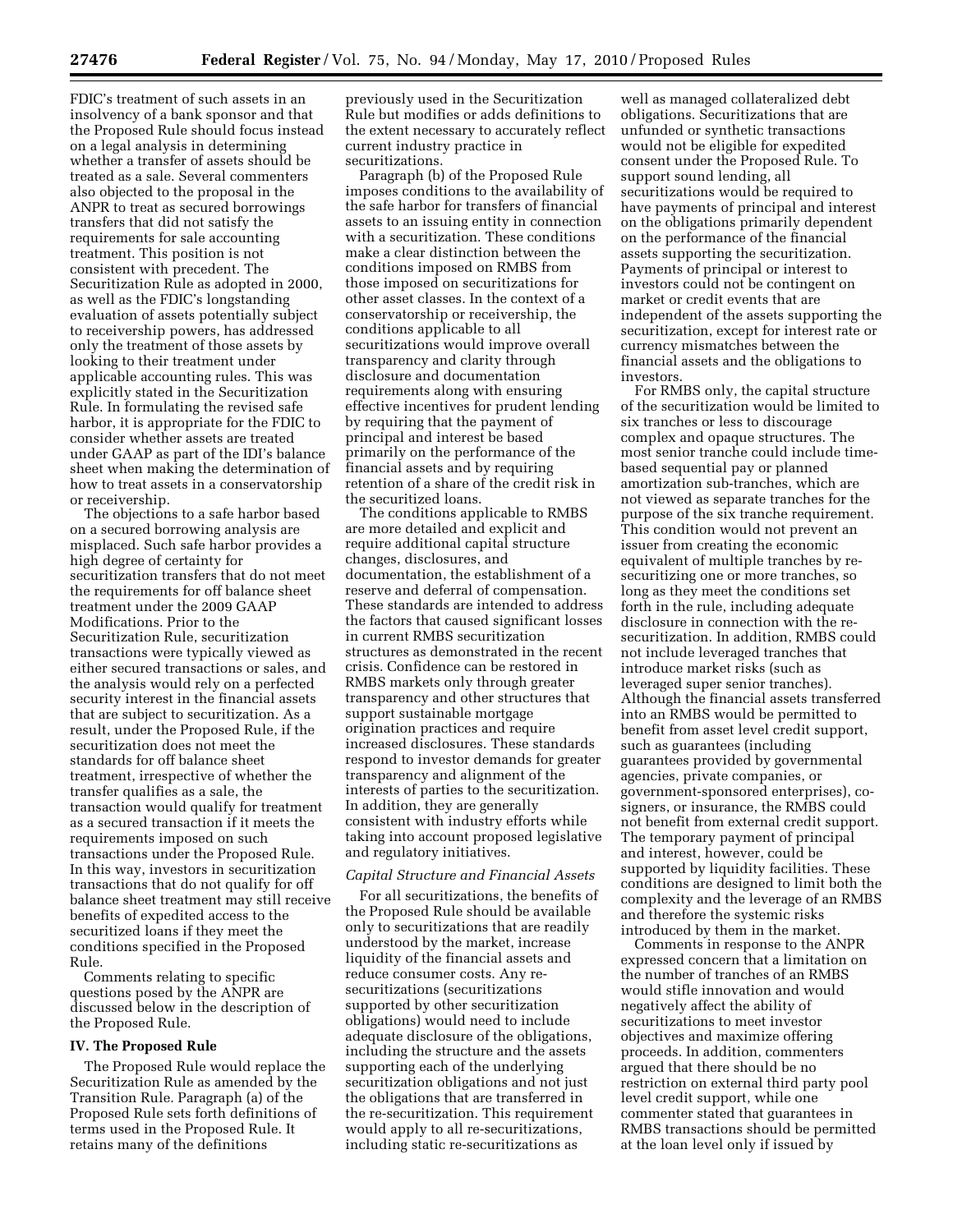regulated third parties with proven capacity to ensure prudent loan origination and satisfy their obligations. Commenters also requested that the Proposed Rule not include the provision that a securitization may not be an unfunded securitization or synthetic transaction.

In formulating the Proposed Rule, the FDIC was mindful of the need to permit innovation and accommodate financing needs, and thus attempted to strike a balance between permitting multitranche structures for RMBS transactions, on the one hand, and promoting readily understandable securitization structures and limiting overleveraging of residential mortgage assets, on the other hand.

The FDIC is of the view that permitting pool level, external credit support in an RMBS can lead to overleveraging of assets, as investors might focus on the credit quality of the credit support provider as opposed to the sufficiency of the financial asset pool to service the securitization obligations.

Finally, although the Proposed Rule would exclude unfunded and synthetic securitizations from the safe harbor, the FDIC does not view the inclusion of existing credit lines that are not fully drawn in a securitization as causing such securitization to be an ''unfunded securitization.'' In addition, to the extent an unfunded or synthetic transaction qualifies for treatment as a qualified financial contract under section (11)(e) of the FDI Act, it would not need the benefits of the safe harbor provided in the Proposed Rule in an FDIC receivership.7

## *Disclosure*

For all securitizations, disclosure serves as an effective tool for increasing the demand for high quality financial assets and thereby establishing incentives for robust financial asset underwriting and origination practices. By increasing transparency in securitizations, the Proposed Rule would enable investors (which may include banks) to decide whether to invest in a securitization based on full information with respect to the quality of the asset pool and thereby provide additional liquidity only for sustainable origination practices.

The data must enable investors to analyze the credit quality for the specific asset classes that are being securitized. The FDIC would expect disclosure for all issuances to include the types of information required under current Regulation AB (17 CFR 229.1100

through 229.1123) or any successor disclosure requirements with the level of specificity that would apply to public issuances, even if the obligations are issued in a private placement or are not otherwise required to be registered.

Securitizations that would qualify under this rule must include disclosure of the structure of the securitization and the credit and payment performance of the obligations, including the relevant capital or tranche structure and any liquidity facilities and credit enhancements. The disclosure would be required to include the priority of payments and any specific subordination features, as well as any waterfall triggers or priority of payment reversal features. The disclosure at issuance would also be required to include the representations and warranties made with respect to the financial assets and the remedies for breach of such representations and warranties, including any relevant timeline for cure or repurchase of financial assets, and policies governing delinquencies, servicer advances, loss mitigation and write offs of financial assets. The periodic reports provided to investors would be required to include the credit performance of the obligations and financial assets, including periodic and cumulative financial asset performance data, modification data, substitution and removal of financial assets, servicer advances, losses that were allocated to each tranche and remaining balance of financial assets supporting each tranche as well as the percentage coverage for each tranche in relation to the securitization as a whole. The FDIC anticipates that, where appropriate for the type of financial assets included the pool, monthly reports would also include asset level information that may be relevant to investors (e.g. changes in occupancy, loan delinquencies, defaults, etc.).

Disclosure to investors would also be required to include the nature and amount of compensation paid to any mortgage or other broker, each servicer, rating agency or third-party advisor, and the originator or sponsor, and the extent to which any risk of loss on the underlying financial assets is retained by any of them for such securitization. Disclosure of changes to this information while obligations are outstanding would also be required. This disclosure should enable investors to assess potential conflicts of interests and how the compensation structure affects the quality of the assets securitized or the securitization as a whole.

For RMBS, loan level data as to the financial assets securing the mortgage loans, such as loan type, loan structure, maturity, interest rate and location of property, would also be required to be disclosed by the sponsor. Sponsors of securitizations of residential mortgages would be required to affirm compliance with applicable statutory and regulatory standards for origination of mortgage loans, including that the mortgages in the securitization pool are underwritten at the fully indexed rate relying on documented income 8 and comply with existing supervisory guidance governing the underwriting of residential mortgages, including the Interagency Guidance on Non-Traditional Mortgage Products, October 5, 2006, and the Interagency Statement on Subprime Mortgage Lending, July 10, 2007, and such additional guidance applicable at the time of loan origination.

The Proposed Rule would require sponsors to disclose a third party due diligence report on compliance with such standards and the representations and warranties made with respect to the financial assets. Finally, the Proposed Rule would require that the securitization documents require the disclosure by servicers of any ownership interest of the servicer or any affiliate of the servicer in other whole loans secured by the same real property that secures a loan included in the financial asset pool. This provision does not require disclosure of interests held by servicers or their affiliates in the securitization securities. This provision is intended to give investors information to evaluate potential servicer conflicts of interest that might impede the servicer's actions to maximize value for the benefit of investors.

Responses to questions in the ANPR concerning disclosure included requests that disclosure requirements be set forth in terms that are susceptible to verification of compliance at the time when the securitization securities are issued. Under the Proposed Rule, most of the disclosure provisions would require that the securitization documents require proper disclosure rather than making the disclosure itself a condition to eligibility for the safe

<sup>7</sup> 12 U.S.C. 1821(e)(10).

<sup>8</sup> Institutions should verify and document the borrower's income (both source and amount), assets and liabilities. For the majority of borrowers, institutions should be able to readily document income using recent W–2 statements, pay stubs, and/or tax returns. Stated income and reduced documentation loans should be accepted only if there are mitigating factors that clearly minimize the need for direct verification of repayment capacity. Reliance on such factors also should be documented. Mitigating factors might include situations where a borrower has substantial liquid reserves or assets that demonstrate repayment capacity and can be verified and documented by the lender. A higher interest rate is not considered an acceptable mitigating factor.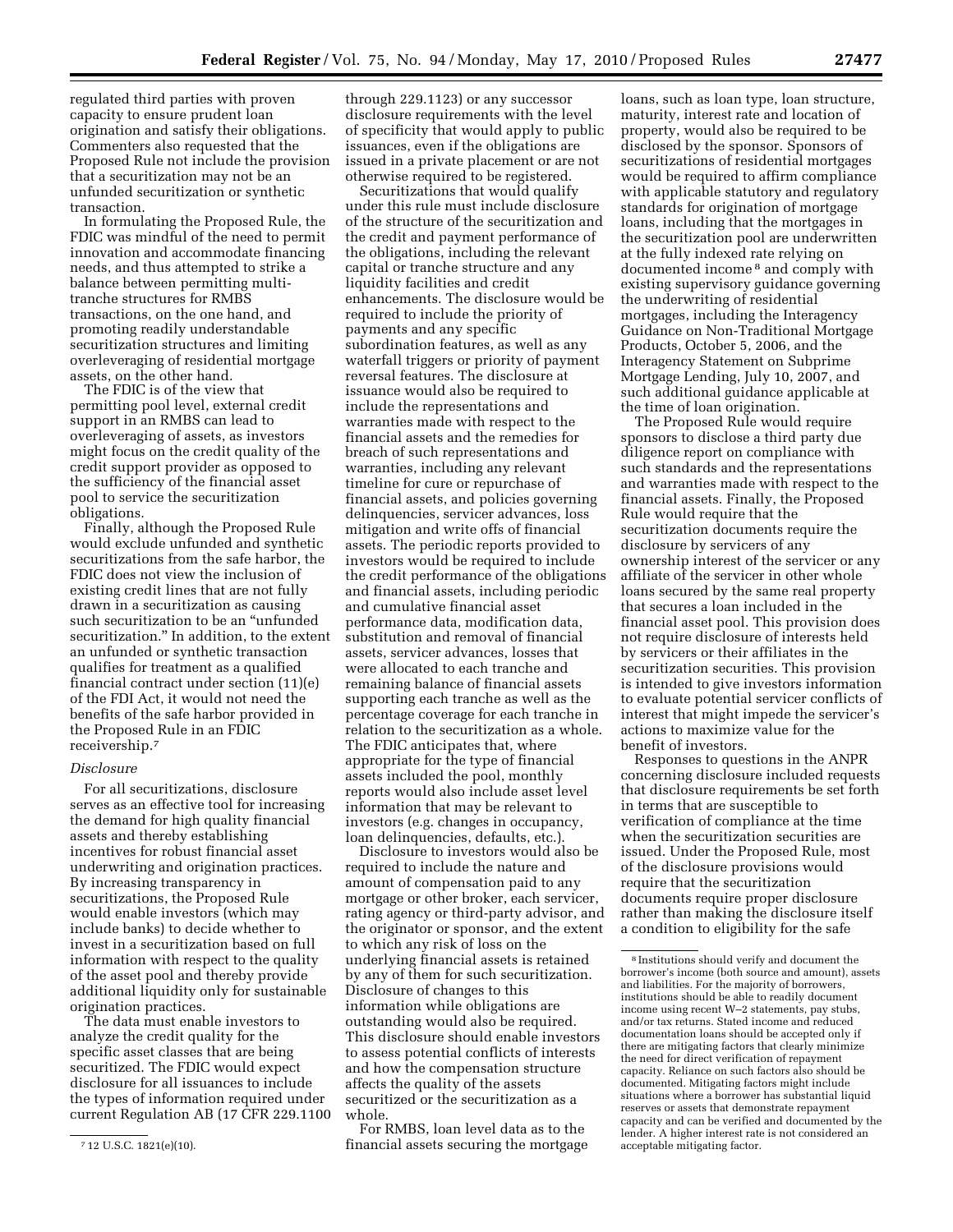harbor. Under these provisions, if required disclosure is not made, there would be a default under the securitization documents, but a transaction that otherwise qualified for the safe harbor would not be ineligible for the safe harbor on the basis of inadequate disclosure.

Several letters requested that the FDIC refrain from adopting its own disclosure requirements and that private placements not be required to include the same degree of disclosure as is required for public securitizations. Concern was also expressed that loan level disclosure was inappropriate for certain asset classes, such as credit card receivables. Commenters also urged that the safe harbor should not require more information on re-securitizations than is required by the securities laws. Comments also opposed a requirement that sponsors affirm compliance with all statutory and regulatory standards for mortgage loan origination. Finally, the comments included a request that rating agency fees not be disclosed because of a concern that such disclosure would jeopardize the objectivity of the ratings process by making such information available to the rating agency analysts that rate securitizations.

The Proposed Rule recognizes that loan level disclosure may not be appropriate for each type of asset class securitization.

The FDIC believes that regardless of whether the securitization transaction is in the form of a private rather than public securities issuance, full disclosure to investors in such transaction is necessary. With respect to re-securitizations, the FDIC does not believe that there is a logical basis for requiring less disclosure than is required for original securitizations. For both securitizations and resecuritizations, the Proposed Rule would permit the omission of information that is not available to the sponsor or issuer after reasonable investigation so long as there is disclosure as to the types of information omitted and the reason for such omission. In particular, the FDIC is concerned that robust disclosure be provided in CDO transactions and that ongoing monthly reports are provided to investors in a securitization, whether or not there is an ongoing obligation for filing with respect to such securitization under the Securities Exchange Act of 1934.

Finally, the FDIC feels that disclosure of rating agency fees is very important to investors and that rating agencies can take appropriate internal measures to ensure that such disclosure does not impact the rating process.

## *Documentation and Recordkeeping*

For all securitizations, the operative agreements are required to set forth all necessary rights and responsibilities of the parties, including but not limited to representations and warranties, ongoing disclosure requirements and any measures to avoid conflicts of interest. The contractual rights and responsibilities of each party to the transaction must provide each party with sufficient authority and discretion for such party to fulfill its respective duties under the securitization contracts.

Additional requirements apply to RMBS to address a significant issue that has been demonstrated in the mortgage crisis by improving the authority of servicers to mitigate losses on mortgage loans consistent with maximizing the net present value of the mortgages, as defined by a standardized net present value analysis. Therefore, for RMBS, contractual provisions in the servicing agreement must provide servicers with the authority to modify loans to address reasonably foreseeable defaults and to take such other action as necessary or required to maximize the value and minimize losses on the securitized financial assets. The servicers are required to apply industry best practices related to asset management and servicing.

The RMBS documents may not give control of servicing discretion to a particular class of investors. The documents must require that the servicer act for the benefit of all investors rather for the benefit of any particular class of investors. Consistent with the forgoing, the servicer must commence action to mitigate losses no later than ninety (90) days after an asset first becomes delinquent unless all delinquencies on such asset have been cured. A servicer must maintain sufficient records of its actions to permit appropriate review of its actions.

The FDIC believes that a prolonged period of servicer advances in a market downturn misaligns servicer incentives with those of the RMBS investors. Servicing advances also serve to aggravate liquidity concerns, exposing the market to greater systemic risk. Occasional advances for late payments, however, are beneficial to ensure that investors are paid in a timely manner. To that end, the servicing agreement for RMBS should not require the primary servicer to advance delinquent payments by borrowers for more than three (3) payment periods unless financing or reimbursement facilities to fund or reimburse the primary servicers are available. However, foreclosure

recoveries cannot serve as the 'financing facility' for repayment of advances.

Comments on questions as to these provisions posed by the ANPR included statements that the safe harbor should not require the servicer to act for the benefit of all investors, and that the servicer should be permitted to act for a specified class of investors. In addition, concern was expressed that requiring servicer loss mitigation to maximize the net present value of the financial assets would unduly restrict the servicers.

Several comments were received relating to whether servicers should be required to commence action to mitigate losses in connection with residential mortgage securitizations within 90 days after an asset first becomes delinquent and whether servicer advances should be limited to three payment periods. The comments included suggestions that there should be no loss mitigation provisions in the safe harbor, that no set period should be established, that 90 days was too short, and that 90 days was too long. Responses relating to servicer advances included statements that the safe harbor should not include limits on servicer advances, and that a longer period for servicer advances should be permitted. One commenter suggested that servicers be given explicit authority to reduce principal and exercise forbearance as to principal payments, and that loan modification be required to be evaluated as a precondition to foreclosure.

While the FDIC agrees that servicers should be given flexibility on how best to maximize the value of financial assets, it believes that it is essential that there be certain governing principles in RMBS transactions. Maximization of net present value is a widely accepted standard for mortgage loan workouts, and the FDIC believes that use of this standard will result in the highest value being obtained. The FDIC also believes that the Proposed Rule would give the servicer authority to reduce principal or exercise forbearance if such action would maximize the value of an asset, and expects that servicers will consider loan modification in evaluating how best to maximize value.

The FDIC understands that it may not be possible to determine with absolute certainty the appropriate deadline for the commencement of servicer loss mitigation or the appropriate number of payment periods for which servicers can be required to make advances for which financing or reimbursement facilities are not available. However, the FDIC believes that a framework for sustainable securitizations must include certain deadlines and limits that address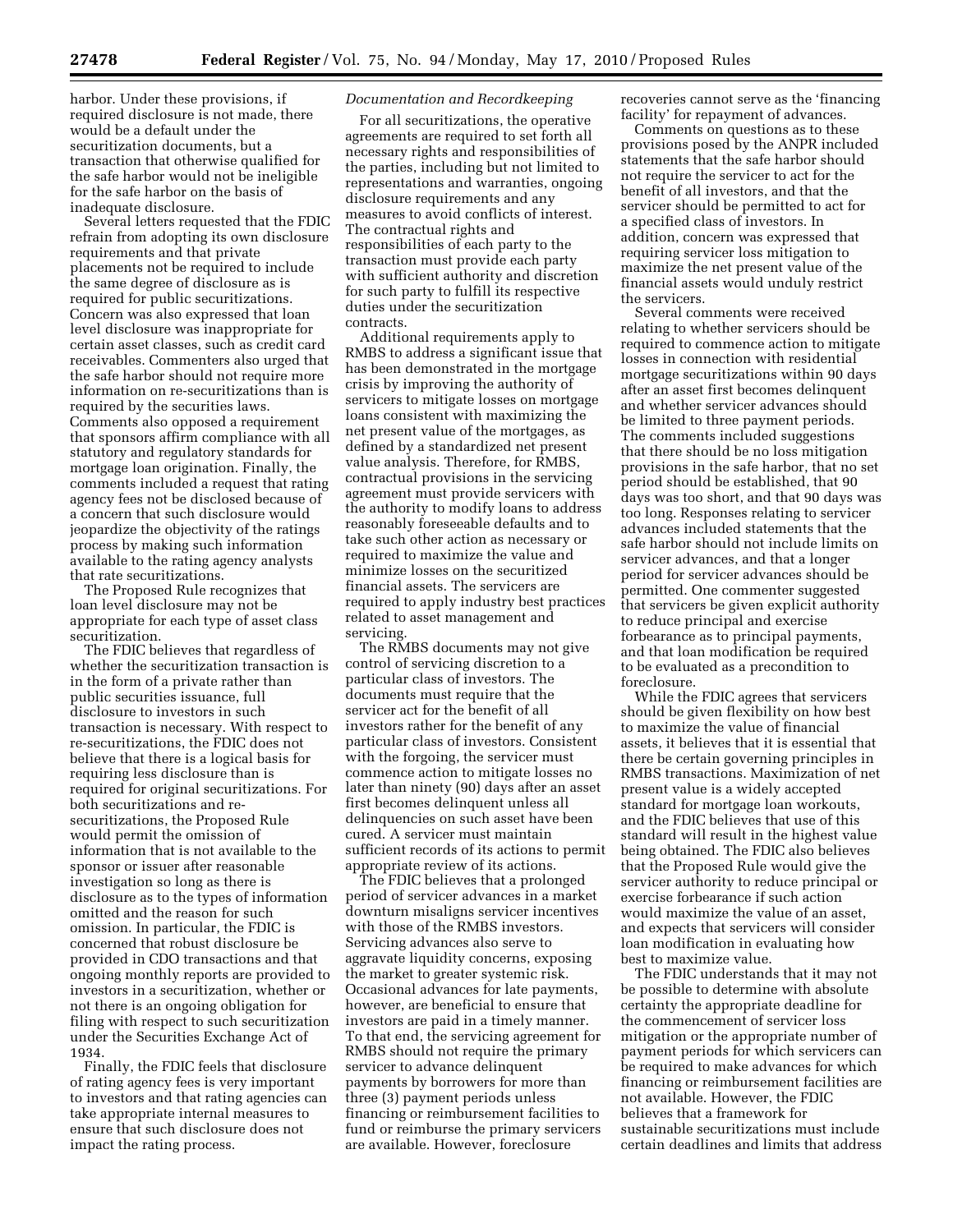issues identified in the current financial crisis, and that the loss mitigation deadline and servicer advance limits set forth in the Proposed Rule are appropriate. In this connection, it is important to note that action to mitigate losses may include contact with the borrower or other steps designed to return the asset to regular payments, but does not require initiation of foreclosure or other formal enforcement proceedings.

Finally, the FDIC does not agree that sustainable securitizations would be promoted if sponsors are permitted to structure securitizations where the servicer does not act for all classes of investors.

#### *Compensation*

The compensation requirements of the Proposed Rule would apply only to RMBS. Due to the demonstrated issues in the compensation incentives in RMBS, in this asset class the Proposed Rule seeks to realign compensation to parties involved in the rating and servicing of residential mortgage securitizations.

The securitization documents are required to provide that any fees payable credit rating agencies or similar third-party evaluation companies must be payable in part over the five (5) year period after the initial issuance of the obligations based on the performance of surveillance services and the performance of the financial assets, with no more than sixty (60) percent of the total estimated compensation due at closing. Thus payments to rating agencies must be based on the actual performance of the financial assets, not their ratings.

A second area of concern is aligning incentives for proper servicing of the mortgage loans. Therefore, compensation to servicers must include incentives for servicing, including payment for loan restructuring or other loss mitigation activities, which maximizes the net present value of the financial assets in the RMBS.

Commenters were divided on whether compensation to parties involved in a securitization should be deferred. Responses to the ANPR also stated that compensation to rating agencies should not be linked to performance of a securitization because such linkage would interfere with the neutral ratings process, and a rating agency expressed the concern that such linkage might give rating agencies an incentive to rate a transaction at a level that is lower than the level that the rating agency believes to be the appropriate level. Concern was also expressed that linkage of compensation to performance of the

securitization could cause payment of full compensation to one category of securitization participants to be dependent in some measure on the performance of a different category of securitization participants. Comments also included an objection that if deferred performance based compensation was imposed on certain securitization participants, such as underwriters, these participants would be subject to risks that they had not expected to assume. Others commented that there should be incentives for servicers to modify loans rather than to foreclose. Concern was also expressed as to the complexity of reserving for deferred compensation and developing cash flow models relating to servicing incentives. Finally, concern was expressed that giving servicers incentives might lead to additional assets being consolidated on bank balance sheets.

Based on the comments provided, the Proposed Rule imposes the deferred compensation requirement only on fees and other compensation to rating agencies or similar third-party evaluation companies. The FDIC notes that rating agencies have procedures in place to protect analytic independence and ensure the integrity of their ratings. Compensation deferral may have certain ramifications on internal rating agency processes but should not affect the ratings or surveillance process. Finally, the FDIC is mindful of the proposal to encourage loan modification rather than foreclosure and has spearheaded efforts in this area. The Proposed Rule would include loan restructuring activities as one of the categories of loss mitigation activities for which incentive compensation could be payable to servicers.

#### *Origination and Retention Requirements*

To provide further incentives for quality origination practices, several conditions address origination and retention requirements for all securitizations. For all securitizations, the sponsor must retain an economic interest in a material portion, defined as not less than five (5) percent, of the credit risk of the financial assets. The retained interest may be either in the form of an interest of not less than five (5) percent in each credit tranche or in a representative sample of the securitized financial assets equal to not less than five (5) percent of the principal amount of the financial assets at transfer. By requiring that the sponsor retain an economic interest in the asset pool without hedging the risk of such portion, the sponsor would be less

likely to originate low quality financial assets.

The Proposed Rule would require that RMBS securitization documents require that a reserve fund be established in an amount equal to at least five (5) percent of the cash proceeds due to the sponsor and that this reserve be held for twelve (12) months to cover any repurchases required for breaches of representations and warranties.

In addition, residential mortgage loans in an RMBS must comply with all statutory, regulatory and originator underwriting standards in effect at the time of origination. Residential mortgages must be underwritten at the fully indexed rate and rely on documented income and comply with all existing supervisory guidance governing the underwriting of residential mortgages, including the Interagency Guidance on Non-Traditional Mortgage Products, October 5, 2006, and the Interagency Statement on Subprime Mortgage Lending, July 10, 2007, and such additional regulations or guidance applicable at the time of loan origination.

Many commenters objected to the imposition of a 5 percent risk retention requirement, while other commenters suggested that a higher risk retention requirement might be acceptable. Objections included reference to the costs associated with this requirement, the fact that the requirement eliminates the ability of the originating bank to transfer all of the credit risk, and assertions that the requirement would constrict mortgage credit and would discourage banks from securitizing low risk assets and high quality jumbo prime loans. Commenters also objected that the retention requirements could cause securitizations that might otherwise qualify for sale accounting treatment under the 2009 GAAP Modifications to not qualify for that treatment. Many comment letters stated that the goals sought to be achieved by risk retention could be better achieved by the establishment of minimum financial asset underwriting standards. Other suggestions included establishing a reserve to support the repurchase obligations of a sponsor.

Commenters also suggested that the amount of risk to be retained should vary based on the asset type. Certain commenters suggested that certain types of assets, such as prudently underwritten loans or prime credit mortgage loans, be exempted from the retention requirement.

Concern was also expressed that attaching an anti-hedging requirement to the retained portion would interfere with proper credit risk management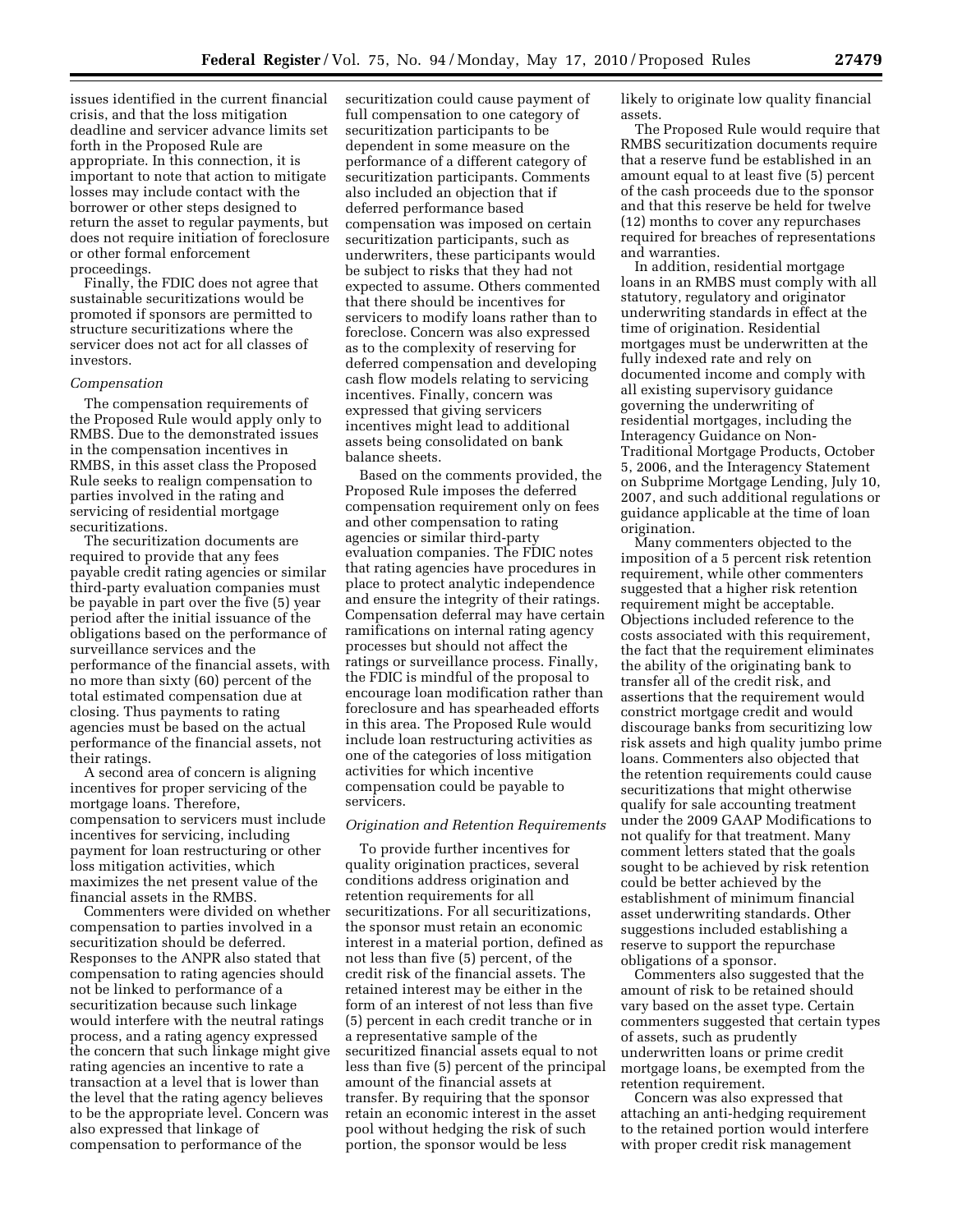practices. Comments also included the concern that requiring that all assets have been originated in compliance with all applicable underwriting standards could make the safe harbor unachievable.

Finally, many comments were received that opposed a 12 month seasoning requirement for RMBS loans that was included in the options set forth in the ANPR.

The FDIC believes that the sponsor must be required to retain an economic interest in the credit risk relating to each credit tranche or in a representative sample of financial assets in order to help ensure quality origination practices. A risk retention requirement that did not cover all types of exposure would not be sufficient to create an incentive for quality underwriting at all levels of the securitization. The recent economic crisis made clear that, if quality underwriting is to be assured, it will require true risk retention by sponsors, and that the existence of representations and warranties or regulatory standards for underwriting will not alone be sufficient. The FDIC believes that the 5 percent across the board requirement for all types of assets is appropriate, and notes that it is consistent with the requirements set forth in New Regulation AB.

Based on the comments objecting to the seasoning requirement, the Proposed Rule includes the reserve requirement in lieu of a seasoning requirement.

With respect to the concern expressed that the safe harbor may be unachievable if all assets included in an RMBS must comply with all applicable underwriting standards, the FDIC understands that during the origination process it is difficult to assure compliance with all origination and regulatory standards. While the Proposed Rule would require that the financial assets be originated in compliance with all regulatory standards, the FDIC does not view technical non-compliance with some standards, or occasional limited noncompliance with origination standards, as affecting the availability of the safe harbor.

Finally, while the Proposed Rule provides that the retained interest cannot be hedged during the term of the securitization, the FDIC does not regard this prohibition as precluding hedging the interest rate or currency risks associated with the retained portion of the securitization tranches. Rather, the FDIC views this prohibition as being directed at the credit risk of the transaction, to ensure that the originator properly underwrites the financial assets.

## *Additional Conditions*

Paragraph (c) of the Proposed Rule includes general conditions for all securitizations and the transfer of financial assets. These conditions also include requirements that are consistent with good banking practices and are necessary to make the transactions comply with established banking law.9

The transaction should be an armslength, bona fide securitization transaction and the obligations cannot be sold to an affiliate or insider. The securitization agreements must be in writing, approved by the board of directors of the bank or its loan committee (as reflected in the minutes of a meeting of the board of directors or committee), and have been, continuously, from the time of execution, in the official record of the bank. The securitization also must have been entered into in the ordinary course of business, not in contemplation of insolvency and with no intent to hinder, delay or defraud the bank or its creditors.

The Proposed Rule would apply only to transfers made for adequate consideration. The transfer and/or security interest would need to be properly perfected under the UCC or applicable state law. The FDIC anticipates that it would be difficult to determine whether a transfer complying with the Proposed Rule is a sale or a security interest, and therefore expects that a security interest would be properly perfected under the UCC, either directly or as a backup.

The sponsor would be required to separately identify in its financial asset data bases the financial assets transferred into a securitization and maintain an electronic or paper copy of the closing documents in a readily accessible form. The sponsor would also be required to maintain a current list of all of its outstanding securitizations and issuing entities, and the most recent Form 10–K or other periodic financial report for each securitization and issuing entity. If acting as servicer, custodian or paying agent, the sponsor would not be permitted to commingle amounts received with respect to the financial assets with its own assets except for the time necessary to clear payments received, and in event for more than two days. The sponsor would be required to make these records available to the FDIC promptly upon request. This requirement would facilitate the timely fulfillment of the receiver's responsibilities upon appointment and will expedite the

receiver's analysis of securitization assets. This would also facilitate the receiver's analysis of the bank's assets and determination of which assets have been securitized and are therefore potentially eligible for expedited access by investors.

In addition, the Proposed Rule would require that the transfer of financial assets and the duties of the sponsor as transferor be evidenced by an agreement separate from the agreement governing the sponsor's duties, if any, as servicer, custodian, paying agent, credit support provider or in any capacity other than transferor.

#### *The Safe Harbor*

Paragraph (d)(1) of the Proposed Rule would continue the safe harbor provision that was provided by the Securitization Rule with respect to participations so long as the participation satisfies the conditions for sale accounting treatment set forth by generally accepted accounting principles.

Paragraph (d)(2) of the Proposed Rule provides that for any participation or securitization (i) for which transfers of financial assets made or (ii) for revolving trusts, for which obligations were issued, on or before September 30, 2010, the FDIC as conservator or receiver will not, in the exercise of its statutory authority to disaffirm or repudiate contracts, reclaim, recover, or recharacterize as property of the institution or the receivership any such transferred financial assets notwithstanding that such transfer does not satisfy all conditions for sale accounting treatment under generally accepted accounting principles as effective subsequent to November 15, 2009, so long as such transfer satisfied the conditions for sale accounting treatment as set forth in generally accepted accounting principles in effect prior to November 15, 2009. This provision is intended to continue the safe harbor provided by the Transition Rule.

Paragraph (d)(3) addresses transfers of financial assets made in connection with a securitization for which transfers of financial assets were made after September 30, 2010 or revolving trusts for which obligations were issued after September 30, 2010, that satisfy the conditions for sale accounting treatment under GAAP in effect for reporting periods after November 15, 2009. For such securitizations, the FDIC as conservator or receiver will not, in the exercise of its statutory authority to disaffirm or repudiate contracts, reclaim, recover, or recharacterize as property of the institution or the

<sup>9</sup>See, 12 U.S.C. 1823(e).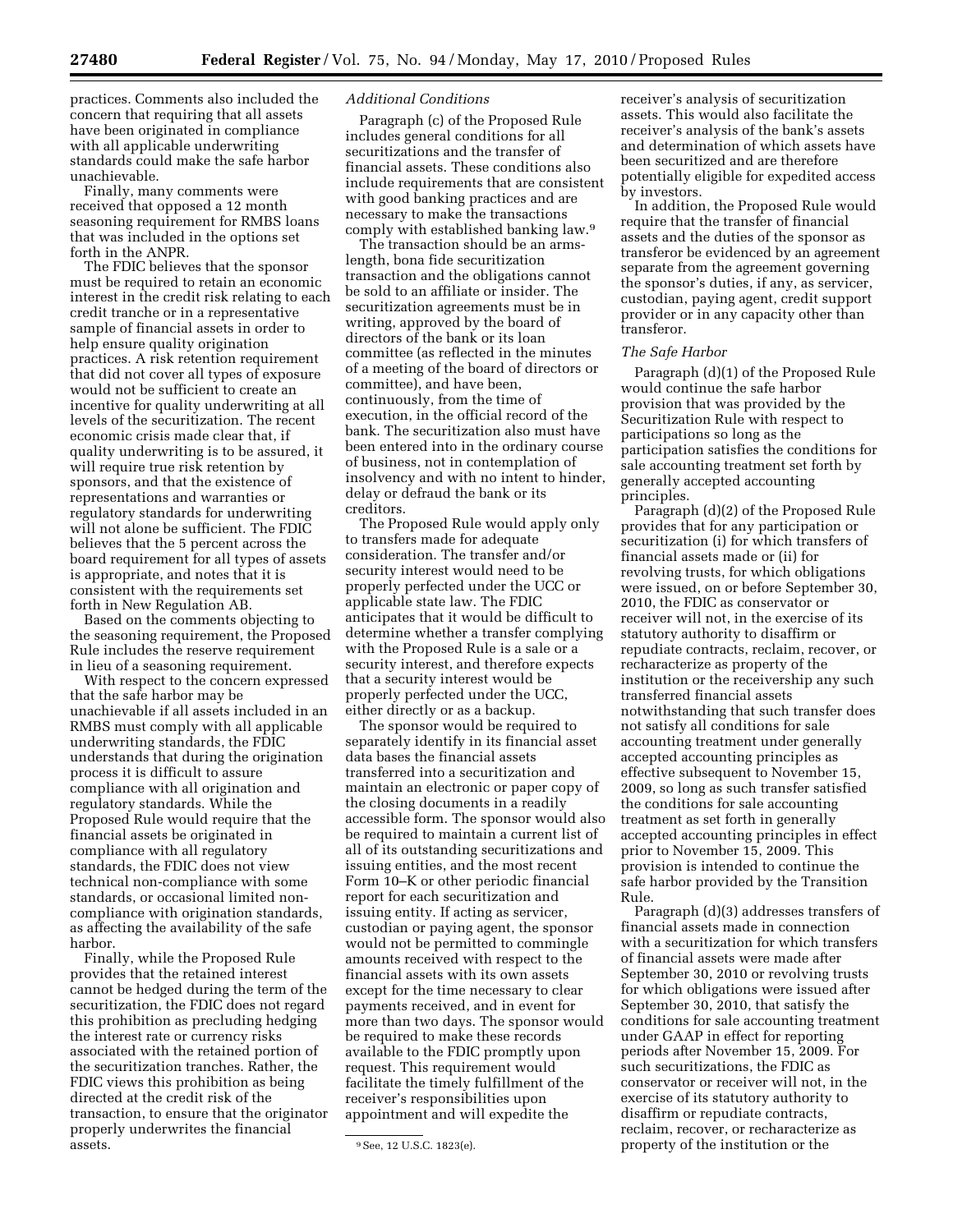receivership any such transferred financial assets, provided that such securitization complies with the conditions set forth in paragraphs (b) and (c) of the Proposed Rule.

Paragraph (d)(4) of the Proposed Rule addresses transfers of financial assets in connection with a securitization for which transfers of financial assets were made after September 30, 2010 or revolving trusts for which obligations were issued after September 30, 2010, that satisfy the conditions set forth in paragraphs (b) and (c), but where the transfer does not satisfy the conditions for sale accounting treatment under GAAP in effect for reporting periods after November 15, 2009. Clause (A) provides that if there is a monetary default which remains uncured for ten (10) business days after actual delivery of a written request to the FDIC to exercise contractual rights because of such default, the FDIC consents to the exercise of such contractual rights, including any rights to obtain possession of the financial assets or the exercise of self-help remedies as a secured creditor or liquidating properly pledged financial assets by the investors, provided that no involvement of the receiver or conservator is required. This clause also provides that the consent to the exercise of such contractual rights shall serve as full satisfaction for all amounts due.

Clause (B) provides that if the FDIC as conservator or receiver to an IDI provides a written notice of repudiation of the securitization agreement pursuant to which assets were transferred and the FDIC does not pay the damages due by reason of such repudiation within ten (10) business days following the effective date of the notice, the FDIC consents to the exercise of any contractual rights, including any rights to obtain possession of the financial assets or the exercise of self-help remedies as a secured creditor or liquidating properly pledged financial assets by the investors, provided that no involvement of the receiver or conservator is required. Clause (B) also provides that the damages due for these purposes shall be an amount equal to the par value of the obligations outstanding on the date of receivership less any payments of principal received by the investors to the date of repudiation, and that upon receipt of such payment the investors' liens on the financial assets shall be released.

Comments as to the scope of the safe harbor, including a comment from one of the rating agencies, expressed concern with the risk of repudiation by the FDIC, in particular, the risk that the FDIC would repudiate an issuer's

securitization obligations and liquidate the financial assets at a time when the market value of such assets was less than the amount of the outstanding obligations owed to investors, thus exposing investors to market value risks relating to the securitization asset pool.

The Proposed Rule addresses this concern. It clarifies that repudiation damages would be equal to the par value of the obligations as of the date of receivership less payments of principal received by the investors to the date of repudiation. The Proposed Rule also provides that the FDIC consents to the exercise of remedies by investors, including self-help remedies as secured creditors, in the event that the FDIC repudiates a securitization transfer agreement and does not pay damages in such amount within ten business days following the effective date of notice of repudiation. Thus, if the FDIC repudiates and the investors are not paid the par value of the securitization obligations, they will be permitted to obtain the asset pool. Accordingly, exercise by the FDIC of its repudiation rights will not expose investors to market value risks relating to the asset pool.

The comments also included a request that the safe harbor not condition the FDIC's consent to the exercise of secured creditor remedies on there being no involvement of the receiver or conservator. The FDIC does not believe that the condition that no involvement of the receiver of conservator be required in connection with the exercise of secured creditor remedies should be of concern to investors, because the provision should not be understood to encompass ordinary course consents or transfers of financial asset related documentation needed to facilitate customary remedies as to the collateral.

Comments also included concern that non-proportionate participation arrangements, such as LIFO participations, entered into after September 30, 2010, that do not satisfy the criteria for ''participating interests'' under the 2009 GAAP Modifications would no longer qualify for sale treatment because the safe harbor is available only to participations which satisfy sale accounting treatment. Because the vast majority of participations are expected to satisfy the sale accounting requirement, the Proposed Rule includes only participations that satisfy the sale accounting requirements. However, the FDIC recognizes that this formulation may exclude certain types of participations from eligibility for the safe harbor and is requesting more detailed comments on how it could

address these type of participations in a manner that does not expand the safe harbor inappropriately.

## *Consent to Certain Payments and Servicing*

Paragraph (e) provides that, during the stay period imposed by 12 U.S.C. 1821(e)(13)(C) and during the period specified in subparagraph (d)(4)(A) prior to any payment of damages or consent under 12 U.S.C. 1821(e)(13)(C) to the exercise of any contractual rights, the FDIC as conservator or receiver of the sponsor consents to the making of required payments to the investors in accordance with the securitization documents, except for provisions that take effect upon the appointment of the receiver or conservator, and to any servicing activity required in furtherance of the securitization, (subject to the FDIC's rights to repudiate such agreements) with respect to the underlying financial assets in connection with securitizations that meet the conditions set forth in paragraphs (b) and (c) of the Proposed Rule.

Responses to the ANPR included a request that the safe harbor state specifically that the FDIC will make payments prior to repudiation, rather than merely consenting to payments to the investors in accordance with the securitization documents. The FDIC does not believe that addition of this provision is necessary. Unless the FDIC repudiates an agreement, as successor to the obligations of an IDI it would continue to perform the IDI's obligations under the securitization documents. Therefore the servicer, on behalf of the FDIC, in its capacity as receiver or conservator, would apply the payments received on financial assets to securitization obligations as required under the securitization documents.

Finally, the comments included a request that provisions addressing the making of payments during the stay period not be limited to originally scheduled payments of principal and interest. In response to these comments, the Proposed Rule was drafted to permit the making of required payments in accordance with the securitization documents, excluding any such payments arising on account of insolvency or the appointment of a receiver or conservator. Under the Federal Deposit Insurance Act, such ipso facto clauses are unenforceable.10

## *Miscellaneous*

Paragraph (f) requires that any party requesting the FDIC's consent pursuant

<sup>10</sup> 12 U.S.C. 1821(e)(13)(A)).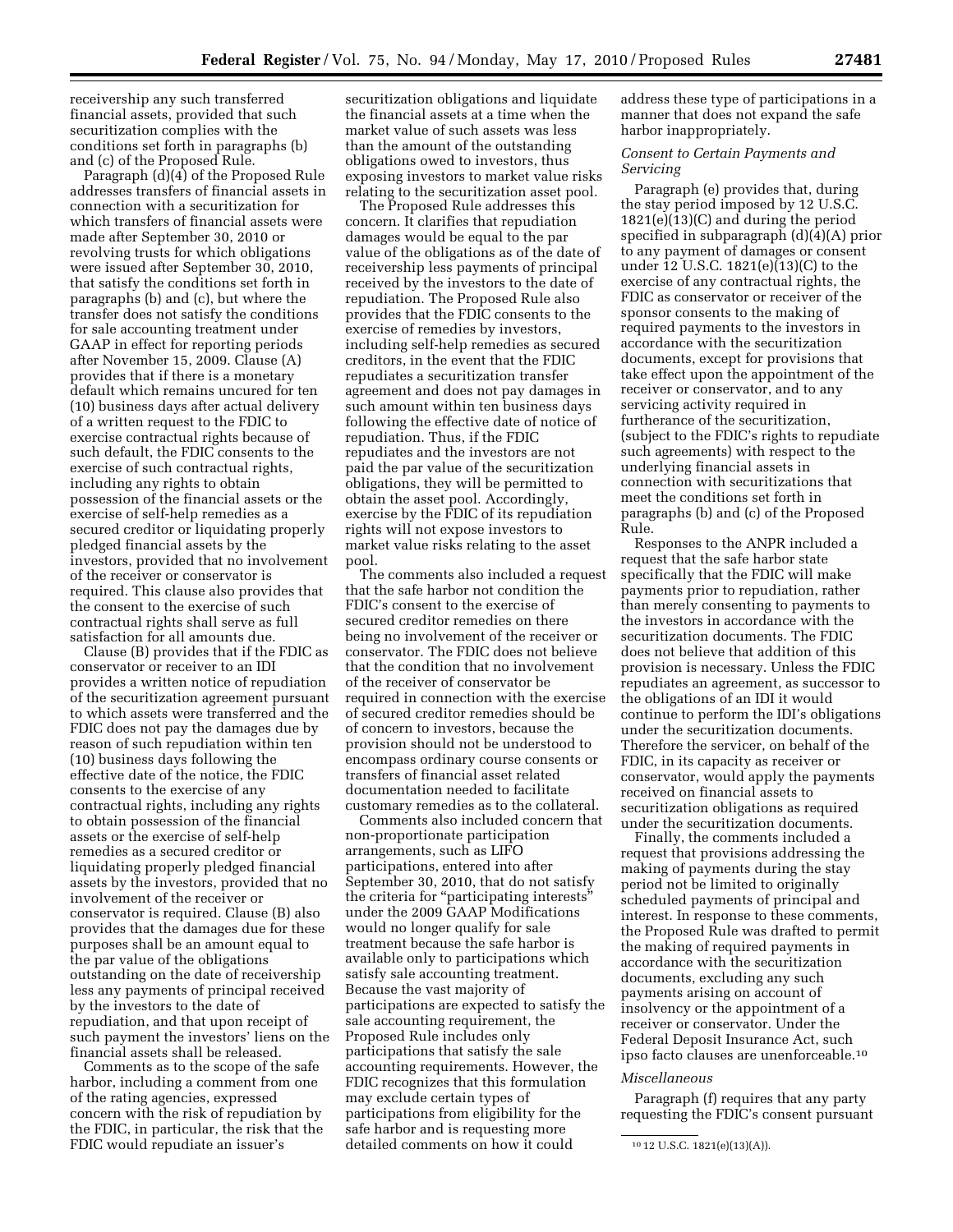to paragraph (d)(4), provide notice to the **V. Solicitation of Comments**  FDIC together with a statement of the basis upon the request is made, together with copies of all documentation supporting the request. This would include a copy of the applicable agreements (such as the transfer agreement and the security agreement) and of any applicable notices under the agreements.

Paragraph (g) of the Proposed Rule provides that the conservator or receiver will not seek to avoid an otherwise legally enforceable agreement that is executed by an insured depository institution in connection with a securitization solely because the agreement does not meet the ''contemporaneous'' requirement of 12 U.S.C.  $1821(d)(9)$ ,  $1821(n)(4)(I)$ , or 1823(e).

Paragraph (h) of the Proposed Rule would provide that the consents set forth in the Proposed Rule would not act to waive or relinquish any rights granted to the FDIC in any capacity, pursuant to any other applicable law or any agreement or contract except the securitization transfer agreement or any relevant security agreements, and nothing contained in the section would alter the claims priority of the securitized obligations.

Paragraph (i) provides that the Proposed Rule does not authorize, and shall not be construed as authorizing the waiver of the prohibitions in 12 U.S.C. 1825(b)(2) against levy, attachment, garnishment, foreclosure, or sale of property of the FDIC, nor does it authorize nor shall it be construed as authorizing the attachment of any involuntary lien upon the property of the FDIC. The Proposed Rule should not be construed as waiving, limiting or otherwise affecting the rights or powers of the FDIC to take any action or to exercise any power not specifically mentioned, including but not limited to any rights, powers or remedies of the FDIC regarding transfers taken in contemplation of the institution's insolvency or with the intent to hinder, delay or defraud the institution or the creditors of such institution, or that is a fraudulent transfer under applicable law.

The right to consent under 12 U.S.C. 1821(e)(13)(C) may not be assigned or transferred to any purchaser of property from the FDIC, other than to a conservator or bridge bank. The Proposed Rule could be repealed by the FDIC upon 30 days notice provided in the **Federal Register**, but any repeal would not apply to any issuance that complied with the Proposed Rule before such repeal.

The FDIC is soliciting comments on all aspects of the Proposed Rule. The FDIC specifically requests comments responding to the following:

1. Does the Proposed Rule treatment of participations provide a sufficient safe harbor to address most needs of participants? Are there changes to the Proposed Rule that would expand protection different types of participations issued by IDIs?

2. Is there a way to differentiate among participations that are treated as secured loans by the 2009 GAAP Modifications? Should the safe harbor consent apply to such participations? Is there a concern that such changes may deplete the assets of an IDI because they would apply to all participations?

3. Is the transition period to September 30, 2010, sufficient to implement the changes required by the conditions identified by Paragraph (b) and (c)? In light of New Regulation AB, how does this transition period impact existing shelf registrations?

4. Does the capital structure for RMBS identified by paragraph (b)(1)(ii)(A) provide for a structure that will allow for effective securitization of wellunderwritten mortgage loan assets? Does it create any specific issues for specific mortgage assets?

5. Do the disclosure obligations for all securitizations identified by paragraph (b)(2) meet the needs of investors? Are the disclosure obligations for RMBS identified by paragraph (b)(2) sufficient? Are there additional disclosure requirements that should be imposed to create needed transparency? How can more standardization in disclosures and in the format of presentation of disclosures be best achieved?

6. Do the documentation requirements in paragraph (b)(3) adequately describe that rights and responsibilities of the parties to the securitization that are required? Are there other or different rights and responsibilities that should be required?

7. Do the documentation requirements applicable only to RMBS in paragraph (b)(3) adequately describe the authorities necessary for servicers? Should similar requirements be applied to other asset classes?

8. Are the servicer advance provisions applicable only to RMBS in paragraphs (b)(3)(ii)(A) effective to provide effective incentives for servicers to maximize the net present value of the serviced assets? Do these provisions create any difficulties in application? Are similar provisions appropriate for other asset classes?

9. Is the limitation on servicer interest applicable only to RMBS in paragraph

(b)(3)(ii)(C) effective to minimize servicer conflicts of interest? Does this provision create any difficulties in application? Are similar provisions appropriate for other asset classes?

10. Are the compensation requirements applicable only to RMBS in paragraph (b)(4) effective to align incentives of all parties to the securitization for the long-term performance of the financial assets? Are these requirements specific enough for effective application? Are there alternatives that would be more effective? Should similar provisions be applied to other asset classes?

11. Are the origination or retention requirements of paragraph (b)(5) appropriate to support sustainable securitization practices? If not, what adjustments should be made?

12. Is the requirement that a reserve fund be established to provide for repurchases for breaches of representations and warranties an effective way to align incentives to promote sound lending? What are the costs and benefits of this approach? What alternatives might provide a more effective approach?

13. Is retention by the sponsor of a 5 percent ''vertical strip'' of the securitization adequate to protect investors? Should any hedging strategies or transfers be allowed?

14. Do you have any other comments on the conditions imposed by paragraphs (b) and (c)?

15. Is the scope of the safe harbor provisions in paragraph (d) adequate? If not, what changes would you suggest?

16. Do the provisions of paragraph (d)(4) adequately address concerns about the receiver's monetary default under the securitization document or repudiation of the transaction?

17. Could transactions be structured on a de-linked basis given the clarification provided in paragraph  $(d)(4)?$ 

18. Do the provisions of paragraph (e) provide adequate clarification of the receiver's agreement to pay monies due under the securitization until monetary default or repudiation?

#### **VI. Regulatory Procedure**

#### *A. Regulatory Flexibility Act*

The Regulatory Flexibility Act, 5 U.S.C. 601–612, requires an agency to provide an Initial Regulatory Flexibility Analysis with a proposed rule, unless the agency certifies that the rule would not have a significant economic impact on a substantial number of small entities. 5 U.S.C. 603–605. The FDIC hereby certifies that this proposed rule would not have a significant economic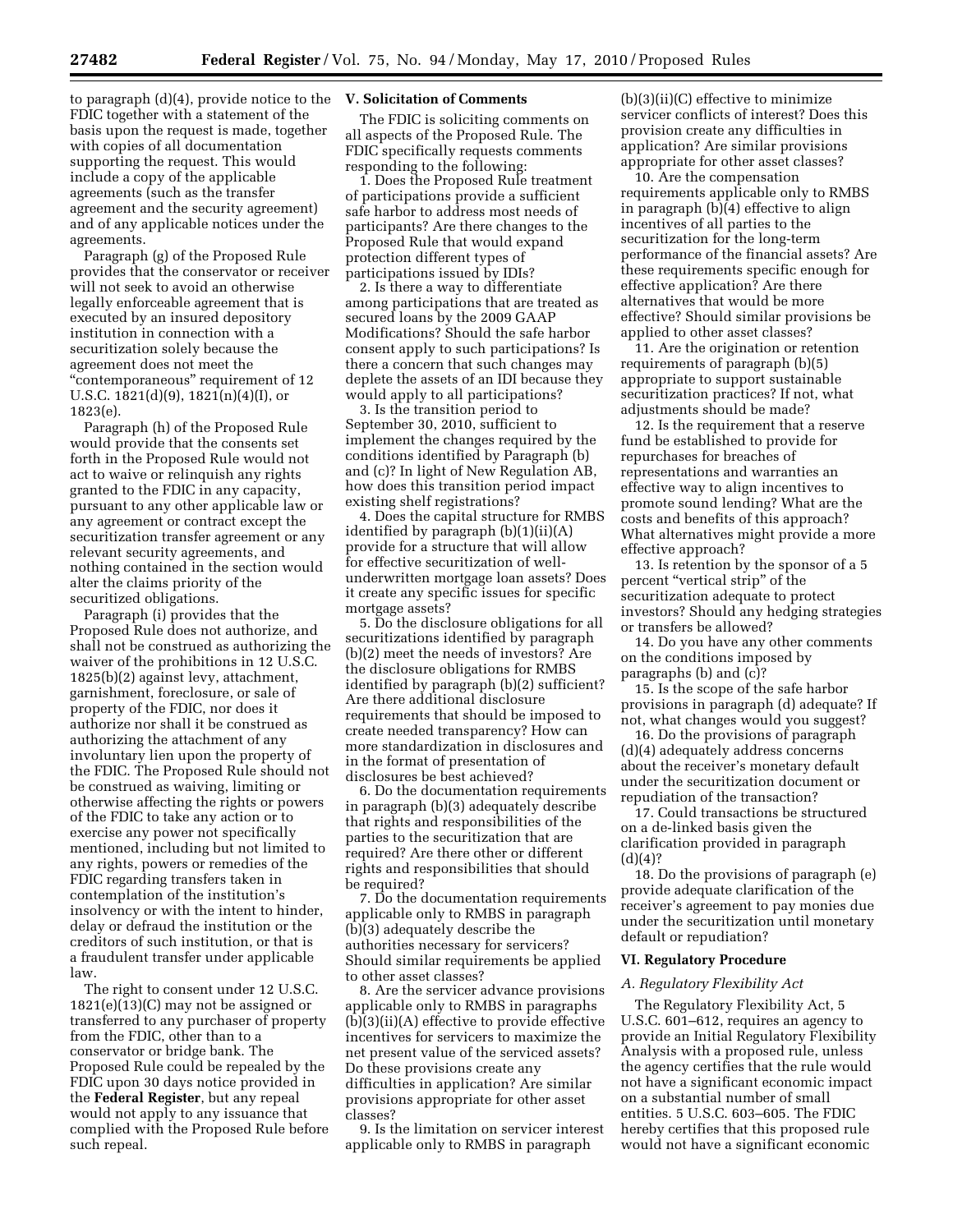impact on a substantial number of small entities, as that term applies to insured depository institutions.

*B. Paperwork Reduction Act* 

This proposed rule contains new information collection requirements subject to the Paperwork Reduction Act (PRA). The FDIC will submit a request for review and approval of a collection of information to the Office of Management and Budget (OMB) regulation, 5 CFR 1320.13.

The proposed burden estimates for the applications are as follows:

1. 10K annual report

*Non Reg AB Compliant: Estimated Number of Respondents:*  473.

*Affected Public:* FDIC-insured depository institutions.

*Frequency of Response:* 1 time per year.

*Average time per response:* 36 hours. *Estimated Annual Burden:* 17,028 hours.

*Reg AB Compliant:* 

*Estimated Number of Respondents:*  203.

*Affected Public:* FDIC-insured depository institutions.

*Frequency of Response:* 1 time per year.

*Average time per response:* 6 hours. *Estimated Annual Burden:* 1,218 hours.

2. 8K—Disclosure Form

*Non Reg AB Compliant: Estimated Number of Respondents:* 

473. *Affected Public:* FDIC-insured

depository institutions. *Frequency of Response:* 2 times per

year.

*Estimated Number of Annual Responses:* 946.

*Average time per response:* 6 hours. *Estimated Annual Burden:* 5,676 hours.

*Reg AB Compliant:* 

*Estimated Number of Respondents:*  203.

*Affected Public:* FDIC-insured depository institutions.

*Frequency of Response:* 2 times per year.

*Estimated Number of Annual* 

*Responses:* 406. *Average time per response:* 1 hour. *Estimated Annual Burden:* 406 hours.

3. 10D Reports

*Non Reg AB Compliant: Estimated Number of Respondents:*  473.

*Affected Public:* FDIC-insured depository institutions.

*Frequency of Response:* 5 times per year.

*Estimated Number of Annual Responses:* 2,365.

*Average time per response:* 36 hours. *Estimated Annual Burden:* 85,140 hours.

*Reg AB Compliant:* 

*Estimated Number of Respondents:*  203.

*Affected Public:* FDIC-insured depository institutions.

*Frequency of Response:* 5 times per year.

*Estimated Number of Annual Responses:* 1,015.

*Average time per response:* 36 hours. *Estimated Annual Burden:* 36,540 hours.

The FDIC invites the general public to comment on: (1) Whether this collection of information is necessary for the proper performance of the FDIC's functions, including whether the information has practical utility; (2) the accuracy of the estimates of the burden of the information collection, including the validity of the methodologies and assumptions used; (3) ways to enhance the quality, utility, and clarity of the information to be collected; and (4) ways to minimize the burden of the information collection on respondents, including through the use of automated collection techniques or other forms of information technology; and (5) estimates of capital or start up costs, and costs of operation, maintenance and purchase of services to provide the information. In the interim, interested parties are invited to submit written comments by any of the following methods. All comments should refer to the name and number of the collection:

• *http://www.FDIC.gov/regulations/ laws/federal/propose.html.* 

• *E-mail: comments@fdic.gov.*  Include the name and number of the collection in the subject line of the message.

• *Mail:* Gary A. Kuiper (202–898– 3877), Counsel, Federal Deposit Insurance Corporation, 550 17th Street, NW., Washington, DC 20429.

• *Hand Delivery:* Comments may be hand-delivered to the guard station at the rear of the 550 17th Street Building (located on F Street), on business days between 7 a.m. and 5 p.m.

A copy of the comments may also be submitted to the OMB Desk Officer for the FDIC, Office of Information and Regulatory Affairs, Office of Management and Budget, New Executive Office Building, Room 3208, Washington, DC 20503.

# **List of Subjects in 12 CFR 360.6**

Banks, Banking, Bank deposit insurance, Holding companies, National banks, Participations, Reporting and recordkeeping requirements, Savings associations, Securitizations.

For the reasons stated above, the Board of Directors of the Federal Deposit Insurance Corporation proposes to amend 12 CFR part 360 as follows:

## **PART 360—RESOLUTION AND RECEIVERSHIP RULES**

1. The authority citation for part 360 continues to read as follows:

**Authority:** 12 U.S.C. 1821(d)(1), 1821(d)(10)(C), 1821(d)(11), 1821(e)(1), 1821(e)(8)(D)(i), 1823(c)(4), 1823(e)(2); Sec. 401(h), Pub. L. 101–73, 103 Stat. 357.

2. Revise § 360.6 to read as follows:

#### **§ 360.6 Treatment of financial assets transferred in connection with a securitization or participation.**

(a) *Definitions.* (1) *Financial asset*  means cash or a contract or instrument that conveys to one entity a contractual right to receive cash or another financial instrument from another entity.

(2) *Investor* means a person or entity that owns an obligation issued by an issuing entity.

(3) *Issuing entity* means an entity created at the direction of a sponsor that owns a financial asset or financial assets or has a perfected security interest in a financial asset or financial assets and issues obligations supported by such asset or assets. Issuing entities may include, but are not limited to, corporations, partnerships, trusts, and limited liability companies and are commonly referred to as special purpose vehicles or special purpose entities. To the extent a securitization is structured as a two-step transfer, the term issuing entity would include both the issuer of the obligations and any intermediate entities that may be a transferee.

(4) *Monetary default* means a default in the payment of principal or interest when due following the expiration of any cure period.

(5) *Obligation* means a debt or equity (or mixed) beneficial interest or security that is primarily serviced by the cash flows of one or more financial assets or financial asset pools, either fixed or revolving, that by their terms convert into cash within a finite time period, or upon the disposition of the underlying financial assets, any rights or other assets designed to assure the servicing or timely distributions of proceeds to the security holders issued by an issuing entity. The term does not include any instrument that evidences ownership of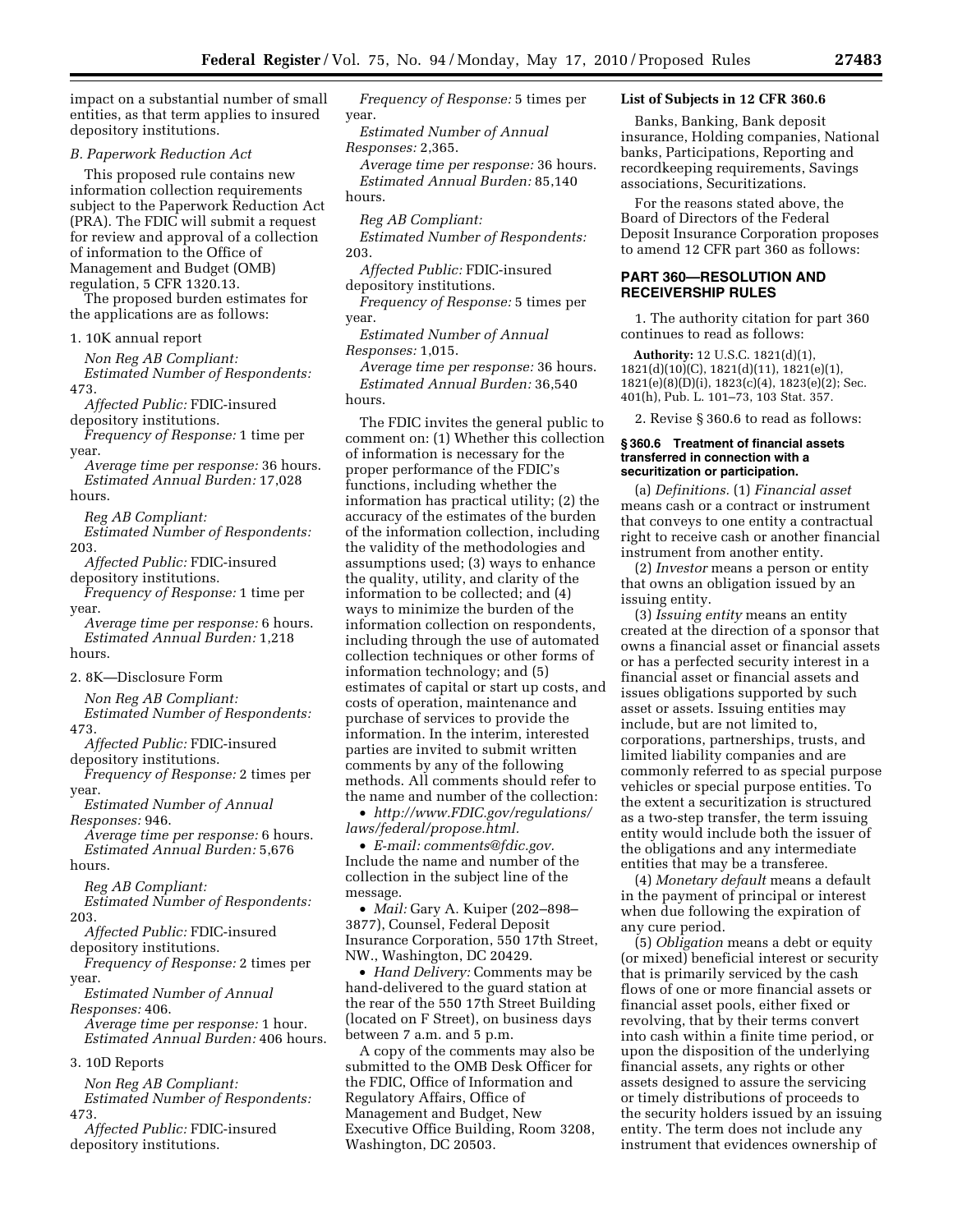the issuing entity, such as LLC interests, common equity, or similar instruments.

(6) *Participation* means the transfer or assignment of an undivided interest in all or part of a financial asset, that has all of the characteristics of a "participating interest," from a seller, known as the ''lead,'' to a buyer, known as the "participant," without recourse to the lead, pursuant to an agreement between the lead and the participant. ''Without recourse'' means that the participation is not subject to any agreement that requires the lead to repurchase the participant's interest or to otherwise compensate the participant upon the borrower's default on the underlying obligation.

(7) *Securitization* means the issuance by an issuing entity of obligations for which the investors are relying on the cash flow or market value characteristics and the credit quality of transferred financial assets (together with any external credit support permitted by this section) to repay the obligations.

(8) *Servicer* means any entity responsible for the management or collection of some or all of the financial assets on behalf of the issuing entity or making allocations or distributions to holders of the obligations, including reporting on the overall cash flow and credit characteristics of the financial assets supporting the securitization to enable the issuing entity to make payments to investors on the obligations.

(9) *Sponsor* means a person or entity that organizes and initiates a securitization by transferring financial assets, either directly or indirectly, including through an affiliate, to an issuing entity, whether or not such person owns an interest in the issuing entity or owns any of the obligations issued by the issuing entity.

(10) *Transfer* means:

(i) The conveyance of a financial asset or financial assets to an issuing entity; or

(ii) The creation of a security interest in such asset or assets for the benefit of the issuing entity.

(b) *Coverage.* This section shall apply to securitizations that meet the following criteria:

(1) *Capital structure and financial assets.* The documents creating the securitization must clearly define the payment structure and capital structure of the transaction.

(i) The following requirement applies to all securitizations:

(A) The securitization shall not consist of re-securitizations of obligations or collateralized debt obligations unless the disclosures required in paragraph (b)(2) of this section are available to investors for the underlying assets supporting the securitization at initiation and while obligations are outstanding; and

(B) The payment of principal and interest on the securitization obligation must be primarily based on the performance of financial assets that are transferred to the issuing entity and, except for interest rate or currency mismatches between the financial assets and the obligations, shall not be contingent on market or credit events that are independent of such financial assets. The securitization may not be an unfunded securitization or a synthetic transaction.

(ii) The following requirements apply only to securitizations in which the financial assets include any residential mortgage loans:

(A) The capital structure of the securitization shall be limited to no more than six credit tranches and cannot include ''sub-tranches,'' grantor trusts or other structures. Notwithstanding the foregoing, the most senior credit tranche may include timebased sequential pay or planned amortization sub-tranches; and

(B) The credit quality of the obligations cannot be enhanced at the issuing entity or pool level through external credit support or guarantees. However, the temporary payment of principal and/or interest may be supported by liquidity facilities, including facilities designed to permit the temporary payment of interest following appointment of the FDIC as conservator or receiver. Individual financial assets transferred into a securitization may be guaranteed, insured or otherwise benefit from credit support at the loan level through mortgage and similar insurance or guarantees, including by private companies, agencies or other governmental entities, or governmentsponsored enterprises, and/or through co-signers or other guarantees.

(2) *Disclosures.* The documents shall require that the sponsor, issuing entity, and/or servicer, as appropriate, shall make available to investors, information describing the financial assets, obligations, capital structure, compensation of relevant parties, and relevant historical performance data as follows:

(i) The following requirements apply to all securitizations:

(A) The documents shall require that, prior to issuance of obligations and monthly while obligations are outstanding, information about the obligations and the securitized financial assets shall be disclosed to all potential

investors at the financial asset or pool level, as appropriate for the financial assets, and security-level to enable evaluation and analysis of the credit risk and performance of the obligations and financial assets. The documents shall require that such information and its disclosure, at a minimum, shall comply with the requirements of Securities and Exchange Commission Regulation AB, 17 CFR 229.1100 through 229.1123, or any successor disclosure requirements for public issuances, even if the obligations are issued in a private placement or are not otherwise required to be registered. Information that is unknown or not available to the sponsor or the issuer after reasonable investigation may be omitted if the issuer includes a statement in the offering documents disclosing that the specific information is otherwise unavailable;

(B) The documents shall require that, prior to issuance of obligations, the structure of the securitization and the credit and payment performance of the obligations shall be disclosed, including the capital or tranche structure, the priority of payments and specific subordination features; representations and warranties made with respect to the financial assets, the remedies for and the time permitted for cure of any breach of representations and warranties, including the repurchase of financial assets, if applicable; liquidity facilities and any credit enhancements permitted by this rule, any waterfall triggers or priority of payment reversal features; and policies governing delinquencies, servicer advances, loss mitigation, and write-offs of financial assets;

(C) The documents shall require that while obligations are outstanding, the issuing entity shall provide to investors information with respect to the credit performance of the obligations and the financial assets, including periodic and cumulative financial asset performance data, delinquency and modification data for the financial assets, substitutions and removal of financial assets, servicer advances, as well as losses that were allocated to such tranche and remaining balance of financial assets supporting such tranche, if applicable; and the percentage of each tranche in relation to the securitization as a whole; and

(D) In connection with the issuance of obligations, the nature and amount of compensation paid to the originator, sponsor, rating agency or third-party advisor, any mortgage or other broker, and the servicer(s), and the extent to which any risk of loss on the underlying assets is retained by any of them for such securitization shall be disclosed.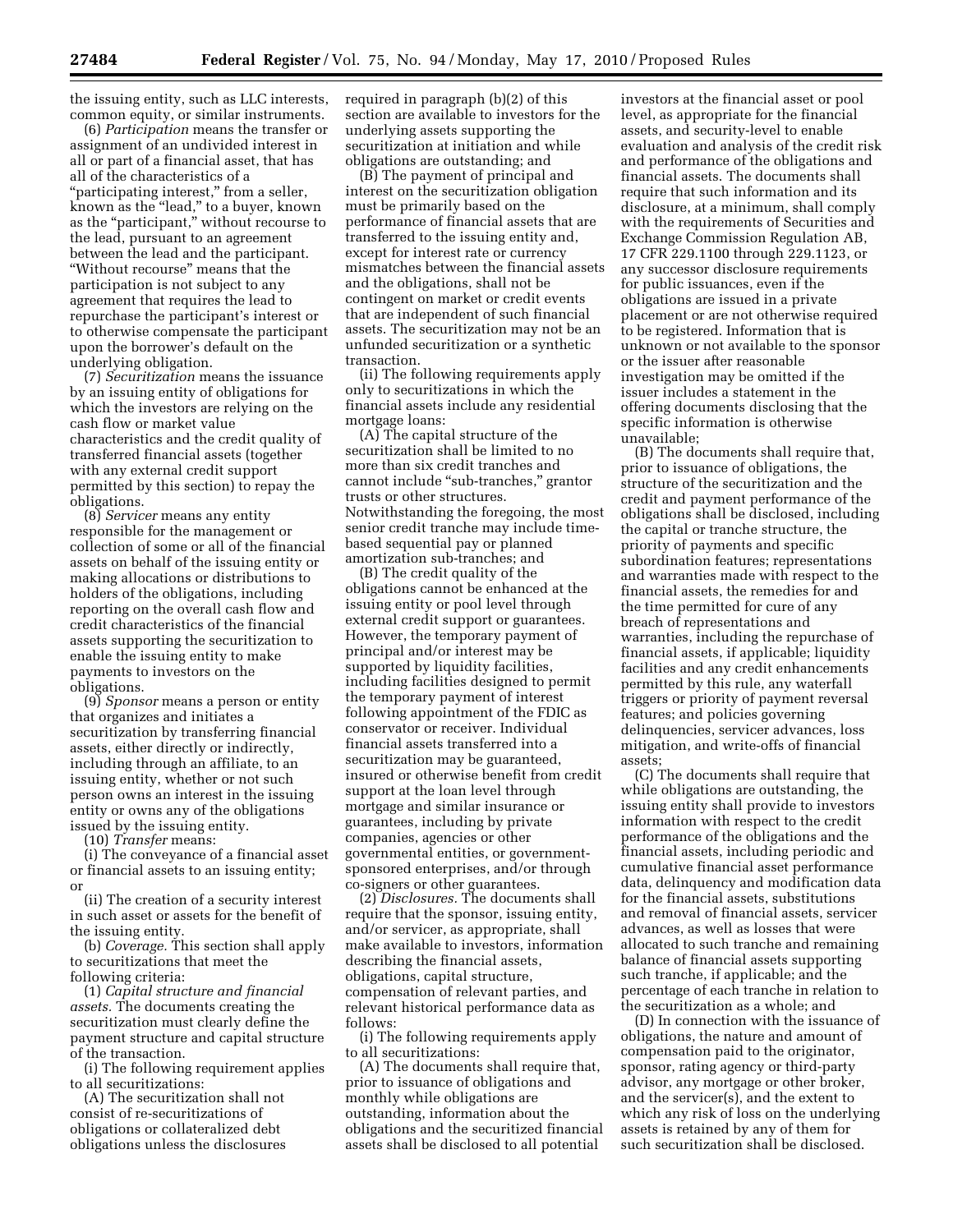The securitization documents shall require the issuer to provide to investors while obligations are outstanding any changes to such information and the amount and nature of payments of any deferred compensation or similar arrangements to any of the parties.

(ii) The following requirements apply only to securitizations in which the financial assets include any residential mortgage loans:

(A) Prior to issuance of obligations, sponsors shall disclose loan level information about the financial assets including, but not limited to, loan type, loan structure (for example, fixed or adjustable, resets, interest rate caps, balloon payments, etc.), maturity, interest rate and/or Annual Percentage Rate, and location of property; and

(B) Prior to issuance of obligations, sponsors shall affirm compliance with all applicable statutory and regulatory standards for origination of mortgage loans, including that the mortgages are underwritten at the fully indexed rate relying on documented income, and comply with existing supervisory guidance governing the underwriting of residential mortgages, including the Interagency Guidance on Non-Traditional Mortgage Products, October 5, 2006, and the Interagency Statement on Subprime Mortgage Lending, July 10, 2007, and such additional guidance applicable at the time of loan origination. Sponsors shall disclose a third party due diligence report on compliance with such standards and the representations and warranties made with respect to the financial assets; and

(C) The documents shall require that prior to issuance of obligations and while obligations are outstanding, servicers shall disclose any ownership interest by the servicer or an affiliate of the servicer in other whole loans secured by the same real property that secures a loan included in the financial asset pool. The ownership of an obligation, as defined in this regulation, shall not constitute an ownership interest requiring disclosure.

(3) *Documentation and recordkeeping.* The documents creating the securitization must clearly define the respective contractual rights and responsibilities of all parties and include the requirements described below and use as appropriate any available standardized documentation for each different asset class.

(i) The following requirements apply to all securitizations:

(A) The documents shall set forth all necessary rights and responsibilities of the parties, including but not limited to representations and warranties and ongoing disclosure requirements, and

any measures to avoid conflicts of interest. The contractual rights and responsibilities of each party to the transaction, including but not limited to the originator, sponsor, issuing entity, servicer, and investors, must provide sufficient authority for the parties to fulfill their respective duties and exercise their rights under the contracts and clearly distinguish between any multiple roles performed by any party.

(ii) The following requirements apply only to securitizations in which the financial assets include any residential mortgage loans:

(A) Servicing and other agreements must provide servicers with full authority, subject to contractual oversight by any master servicer or oversight advisor, if any, to mitigate losses on financial assets consistent with maximizing the net present value of the financial asset. Servicers shall have the authority to modify assets to address reasonably foreseeable default, and to take such other action necessary to maximize the value and minimize losses on the securitized financial assets applying industry best practices for asset management and servicing. The documents shall require the servicer to act for the benefit of all investors, and not for the benefit of any particular class of investors. The servicer must commence action to mitigate losses no later than ninety (90) days after an asset first becomes delinquent unless all delinquencies on such asset have been cured. A servicer must maintain sufficient records of its actions to permit appropriate review; and

(B) The servicing agreement shall not require a primary servicer to advance delinquent payments of principal and interest for more than three payment periods, unless financing or reimbursement facilities are available, which may include, but are not limited to, the obligations of the master servicer or issuing entity to fund or reimburse the primary servicer, or alternative reimbursement facilities. Such ''financing or reimbursement facilities'' under this paragraph shall not depend on foreclosure proceeds.

(4) *Compensation.* The following requirements apply only to securitizations in which the financial assets include any residential mortgage loans. Compensation to parties involved in the securitization of such financial assets must be structured to provide incentives for sustainable credit and the long-term performance of the financial assets and securitization as follows:

(i) The documents shall require that any fees or other compensation for services payable to credit rating agencies or similar third-party

evaluation companies shall be payable, in part, over the five (5) year period after the first issuance of the obligations based on the performance of surveillance services and the performance of the financial assets, with no more than sixty (60) percent of the total estimated compensation due at closing; and

(ii) Compensation to servicers shall provide incentives for servicing, including payment for loan restructuring or other loss mitigation activities, which maximizes the net present value of the financial assets. Such incentives may include payments for specific services, and actual expenses, to maximize the net present value or a structure of incentive fees to maximize the net present value, or any combination of the foregoing that provides such incentives.

(5) *Origination and Retention Requirements.* (i) The following requirements apply to all securitizations:

(A) The sponsor must retain an economic interest in a material portion, defined as not less than five (5) percent, of the credit risk of the financial assets. This retained interest may be either in the form of an interest of not less than five (5) percent in each of the credit tranches sold or transferred to the investors or in a representative sample of the securitized financial assets equal to not less than five (5) percent of the principal amount of the financial assets at transfer. This retained interest may not be transferred or hedged during the term of the securitization.

(ii) The following requirements apply only to securitizations in which the financial assets include any residential mortgage loans:

(A) The documents shall require the establishment of a reserve fund equal to at least five (5) percent of the cash proceeds of the securitization payable to the sponsor to cover the repurchase of any financial assets required for breach of representations and warranties. The balance of such fund, if any, shall be released to the sponsor one year after the date of issuance.

(B) The assets shall have been originated in compliance with all statutory, regulatory, and originator underwriting standards in effect at the time of origination. Residential mortgages included in the securitization shall be underwritten at the fully indexed rate, based upon the borrowers' ability to repay the mortgage according to its terms, and rely on documented income and comply with all existing supervisory guidance governing the underwriting of residential mortgages, including the Interagency Guidance on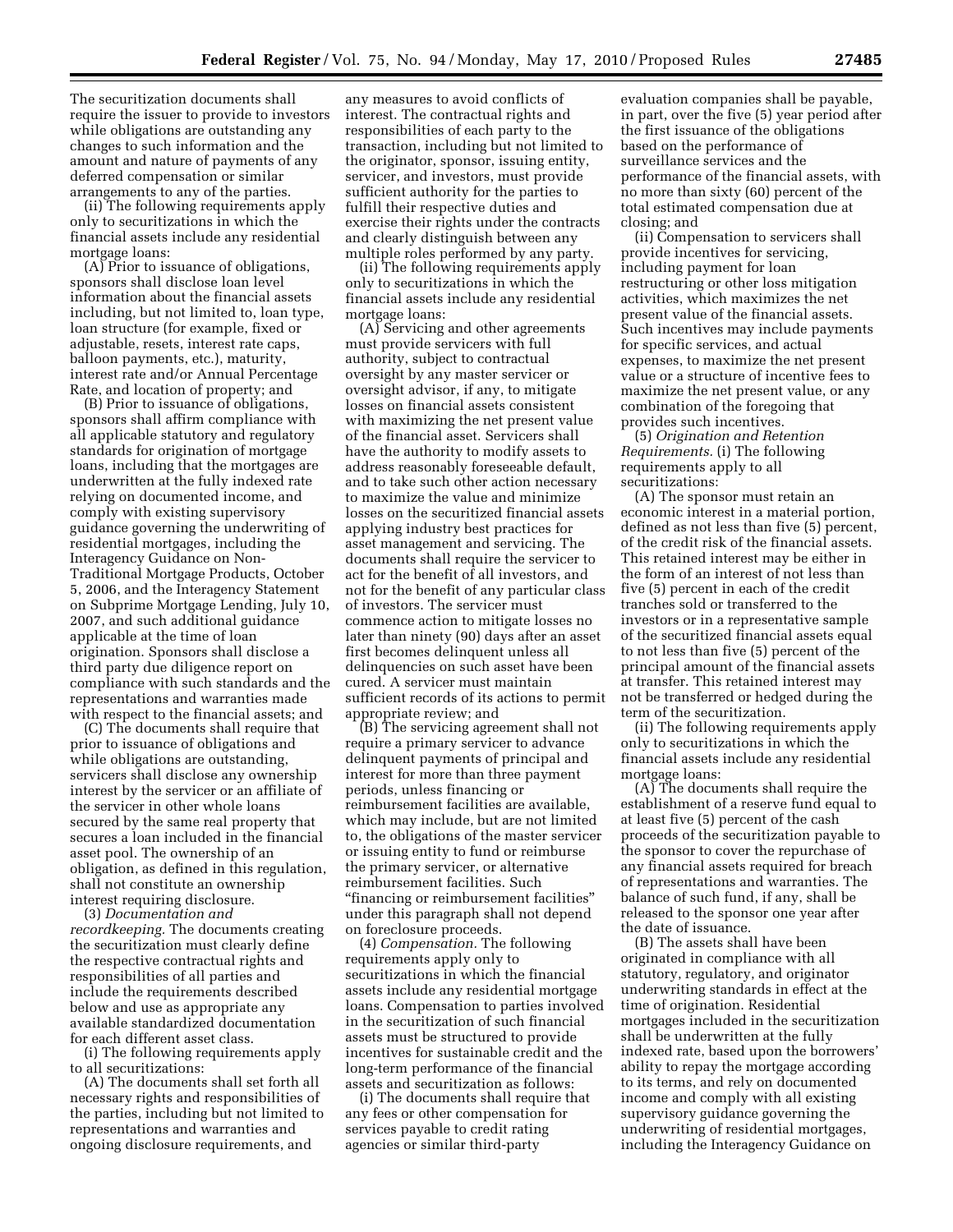Non-Traditional Mortgage Products, October 5, 2006, and the Interagency Statement on Subprime Mortgage Lending, July 10, 2007, and such additional regulations or guidance applicable to insured depository institutions at the time of loan origination. Residential mortgages originated prior to the issuance of such guidance shall meet all supervisory guidance governing the underwriting of residential mortgages then in effect at the time of loan origination.

(c) *Other requirements.* (1) The transaction should be an arms length, bona fide securitization transaction, and the obligations shall not be sold to an affiliate or insider;

(2) The securitization agreements are in writing, approved by the board of directors of the bank or its loan committee (as reflected in the minutes of a meeting of the board of directors or committee), and have been, continuously, from the time of execution in the official record of the bank;

(3) The securitization was entered into in the ordinary course of business, not in contemplation of insolvency and with no intent to hinder, delay or defraud the bank or its creditors;

(4) The transfer was made for adequate consideration;

(5) The transfer and/or security interest was properly perfected under the UCC or applicable state law;

(6) The transfer and duties of the sponsor as transferor must be evidenced in a separate agreement from its duties, if any, as servicer, custodian, paying agent, credit support provider or in any capacity other than the transferor; and

(7) The sponsor shall separately identify in its financial asset data bases the financial assets transferred into any securitization and maintain an electronic or paper copy of the closing documents for each securitization in a readily accessible form, a current list of all of its outstanding securitizations and issuing entities, and the most recent Form 10–K, if applicable, or other periodic financial report for each securitization and issuing entity. To the extent the sponsor serves as servicer, custodian or paying agent provider for the securitization, the sponsor shall not comingle amounts received with respect to the financial assets with its own assets except for the time necessary to clear any payments received and in no event greater than a two day period. The sponsor shall make these records readily available for review by the FDIC promptly upon written request.

(d) Safe harbor. (1) *Participations.*  With respect to transfers of financial assets made in connection with

participations, the FDIC as conservator or receiver shall not, in the exercise of its statutory authority to disaffirm or repudiate contracts, reclaim, recover, or recharacterize as property of the institution or the receivership any such transferred financial assets provided that such transfer satisfies the conditions for sale accounting treatment set forth by generally accepted accounting principles, except for the ''legal isolation'' condition that is addressed by this paragraph.

(2) *Transition period safe harbor.*  With respect to any participation or securitization for which transfers of financial assets were made or, for revolving trusts, for which obligations were issued, on or before September 30, 2010, the FDIC as conservator or receiver shall not, in the exercise of its statutory authority to disaffirm or repudiate contracts, reclaim, recover, or recharacterize as property of the institution or the receivership any such transferred financial assets notwithstanding that such transfer does not satisfy all conditions for sale accounting treatment under generally accepted accounting principles as effective for reporting periods after November 15, 2009, provided that such transfer satisfied the conditions for sale accounting treatment set forth by generally accepted accounting principles in effect for reporting periods before November 15, 2009, except for the "legal isolation" condition that is addressed by this paragraph (d)(2) and the transaction otherwise satisfied the provisions of this section (Rule 360.6) in effect prior to [EFFECTIVE DATE OF FINAL RULE].

(3) *For securitizations meeting sale accounting requirements.* With respect to any securitization for which transfers of financial assets were made, or for revolving trusts for which obligations were issued, after September 30, 2010, and which complies with the requirements applicable to that securitization as set forth in paragraphs (b) and (c) of this section, the FDIC as conservator or receiver shall not, in the exercise of its statutory authority to disaffirm or repudiate contracts, reclaim, recover, or recharacterize as property of the institution or the receivership such transferred financial assets, provided that such transfer satisfies the conditions for sale accounting treatment set forth by generally accepted accounting principles in effect for reporting periods after November 15, 2009, except for the ''legal isolation'' condition that is addressed by this paragraph (d)(3).

(4) *For securitization not meeting sale accounting requirements.* With respect

to any securitization for which transfers of financial assets made, or for revolving trusts for which obligations were issued, after September 30, 2010, and which complies with the requirements applicable to that securitization as set forth in paragraphs (b) and (c) of this section, but where the transfer does not satisfy the conditions for sale accounting treatment set forth by generally accepted accounting principles in effect for reporting periods after November 15, 2009:

(i) *Monetary default.* If at any time after appointment, the FDIC as conservator or receiver is in a monetary default under a securitization, as defined above, and remains in monetary default for ten (10) business days after actual delivery of a written request to the FDIC pursuant to paragraph (f) of this section hereof to exercise contractual rights because of such monetary default, the FDIC hereby consents pursuant to 12 U.S.C.  $1821(e)(13)(C)$  to the exercise of any contractual rights, including obtaining possession of the financial assets, exercising self-help remedies as a secured creditor under the transfer agreements, or liquidating properly pledged financial assets by commercially reasonable and expeditious methods taking into account existing market conditions, provided no involvement of the receiver or conservator is required. The consent to the exercise of such contractual rights shall serve as full satisfaction of the obligations of the insured depository institution in conservatorship or receivership and the FDIC as conservator or receiver for all amounts due.

(ii) *Repudiation.* If the FDIC as conservator or receiver of an insured depository institution provides a written notice of repudiation of the securitization agreement pursuant to which the financial assets were transferred, and the FDIC does not pay damages, defined below, within ten (10) business days following the effective date of the notice, the FDIC hereby consents pursuant to 12 U.S.C.  $1821(e)(13)(C)$  to the exercise of any contractual rights, including obtaining possession of the financial assets, exercising self-help remedies as a secured creditor under the transfer agreements, or liquidating properly pledged financial assets by commercially reasonable and expeditious methods taking into account existing market conditions, provided no involvement of the receiver or conservator is required. For purposes of this paragraph, the damages due shall be in an amount equal to the par value